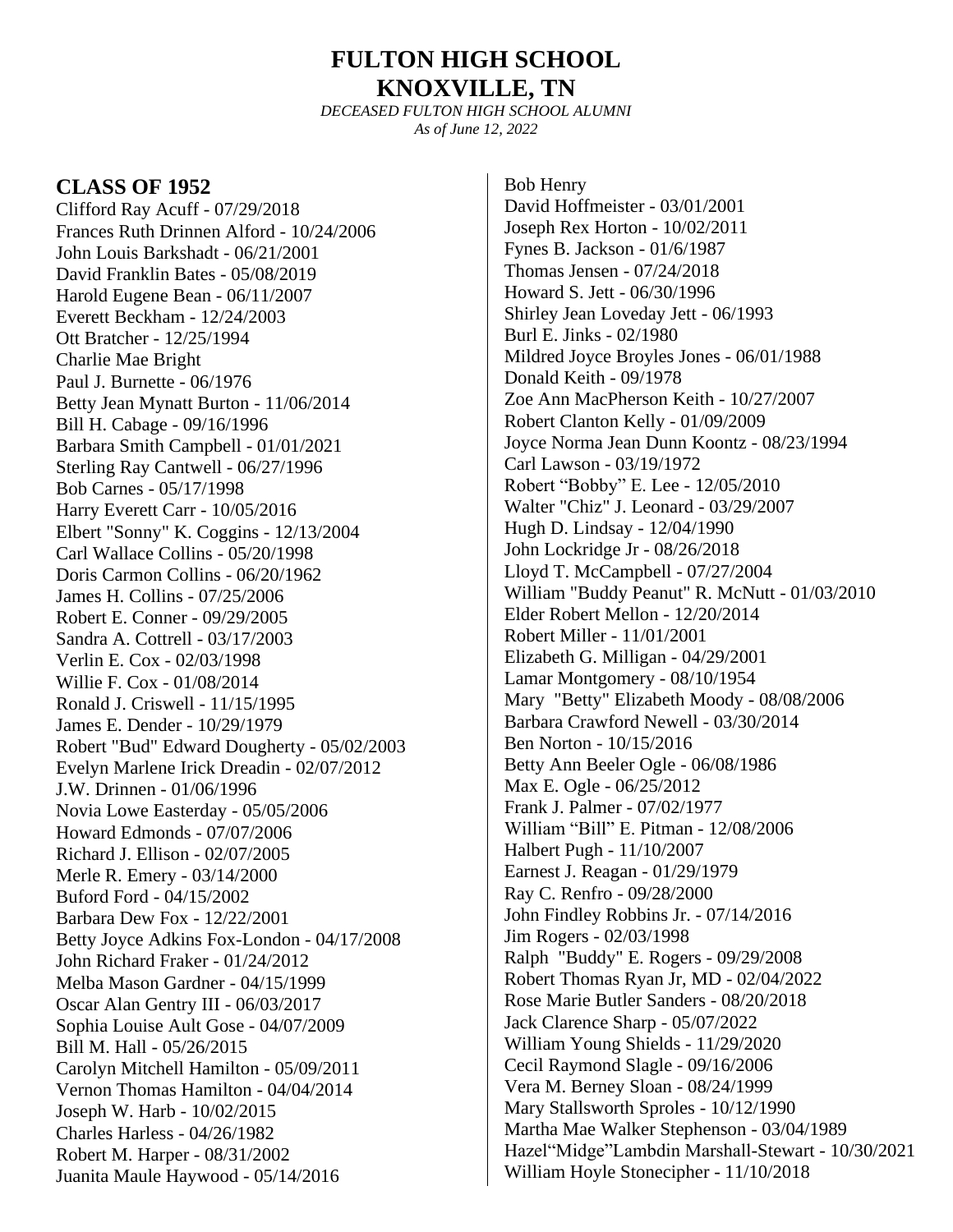Robinson "Robin" H. Stubley - 02/08/2000 Ann Baird Swafford - 06/11/2018 Darrell Loranzo Swearengin Sr - 10/23/2016 Wilma Jean Hale Tate - 06/26/2006 Mary Jane Thompson - 09/24/2001 Billy G. Tindell Sr - 03/11/2022 James H. Trent - 07/19/2000 Betty Jean Witt Wayland - 02/25/1994 Martha Harrington Whitehead - 03/05/2022 Donald S. Wilder - 09/24/2008 Jack M. Williams James Thomas Williams - 12/1970 Marjorie Flanagan Williams - 01/07/2019 Bobby E. Willis - 06/12/2002 Richard A. "Dickie" Wilson Sr - 12/04/2020 Richard M. Yearwood - 02/03/2013

### **CLASS OF 1953**

Shirley Steele Abernathy - 07/14/2008 Carolyn Craig Adams - 10/31/2016 Buddy Gene Allen - 12/17/2010 Nathan H. Allison - 08/31/2006 Bonnie Miller Anderson Charles Atkins Ray Elbert Beeler - 01/01/2014 Richard Benson Frank Blackett - 02/1981 Gloria Saundra Helms Boruff - 08/15/2017 Mary Ann Miller Buchanan - 11/15/2013 Betty Ruth Buckner - 01/24/2018 Patsy Honeycutt Caldwell Clyde Boyd Campbell - 09/27/2013 James Cavalaris Jasper R. Cavin - 03/04/2011 Francis M. Cherry - 03/1994 Mary Ruth White Clayton Robert R. Clem - 07/13/2003 Robert Ivan Clift Sr - 08/09/2019 Morris J. Collins - 07/2018 Roger Franklin Cureton - 08/16/2015 Enis Charles Decker Charles Durham Jr. - 11/05/2021 Donald Houston Edwards - 11/08/2006 Kyle Elkins Jack Ellis Ernest S. Elston - 08/21/1988 Wanda Henry Elston Shirley Ricker Emert - 09/15/1994 Ralph Faulkner William R. Fielden - 05/02/2006 Thomas Austin Frazier - 11/15/2013

Charlotte Rollings Galloway - 09/20/1969 Thula Burns Gunnell Betty Turner Haas - 05/21/2021 Daisy Carolyn Hatcher - 08/26/2015 George Robert Henderson - 11/12/2011 Marguerite Hobbs Wanda Caldwell Hoffman - 10/12/1991 Owen Douglas Hornby - 04/15/2011 Donald Lee Hunt - 11/11/2017 Shirley Jean Helms Hurst - 12/22/2021 Jackson Howell Ivester - 06/26/2010 Kenneth Jenkins Betty Jollay Dwight P. Jones - 04/08/1997 Fred Jones Charles O. Kennedy - 04/23/2005 Thomas Victor King - 12/01/2008 Malcolm Knight Walter M. Knight - 12/13/1999 Earl W. Lane - 11/27/2009 Wayne Roberts Leatherwood - 06/2000 Charles E. Lett Sandra Levinson Donald Ray Lobertini - 01/02/2021 Donald Ray Longmire - 08/18/2017 Nancy Jo Norton Longmire - 09/25/2020 Marion Francis "Bud" Love - 12/25/2015 Mary Earnestine Waldroup Love - 1/29/2013 Ann Byrd Lovell Barbara J. Dunn Lowe - 07/03/2004 Donald T. Loy - 01/10/2001 Jerry Martin Jo Ann Chittum Martin 05/13/2009 Wilma R. Mode Massey - 01/08/2000 Gayle Wolfe Maxwell - 07/15/2014 Stanley McAnally - 09/28/2002 Bob McBryant - 08/1980 Pat Hickan McCoy - 01/05/2013 Jimmy R. McDaniel - 08/19/2005 Fern Lou Bales MeHaffey - 12/1980 Ernest R. Miller Katherine Louise Miller Marie Harper Mincey Mary Ann Hooks Monroe - 02/22/2007 Gene H. Moses - 07/01/1992 Charley Jean Eudy Moyers - 08/31/2010 Barbara Buckley Mullenax - 03/15/2017 Sam McCarty Murphy - 05/20/2006 David Barton Mynatt - 01/31/2009 Bill Neel - 09/16/2001 Ronald Jack Newman - 12/22/2005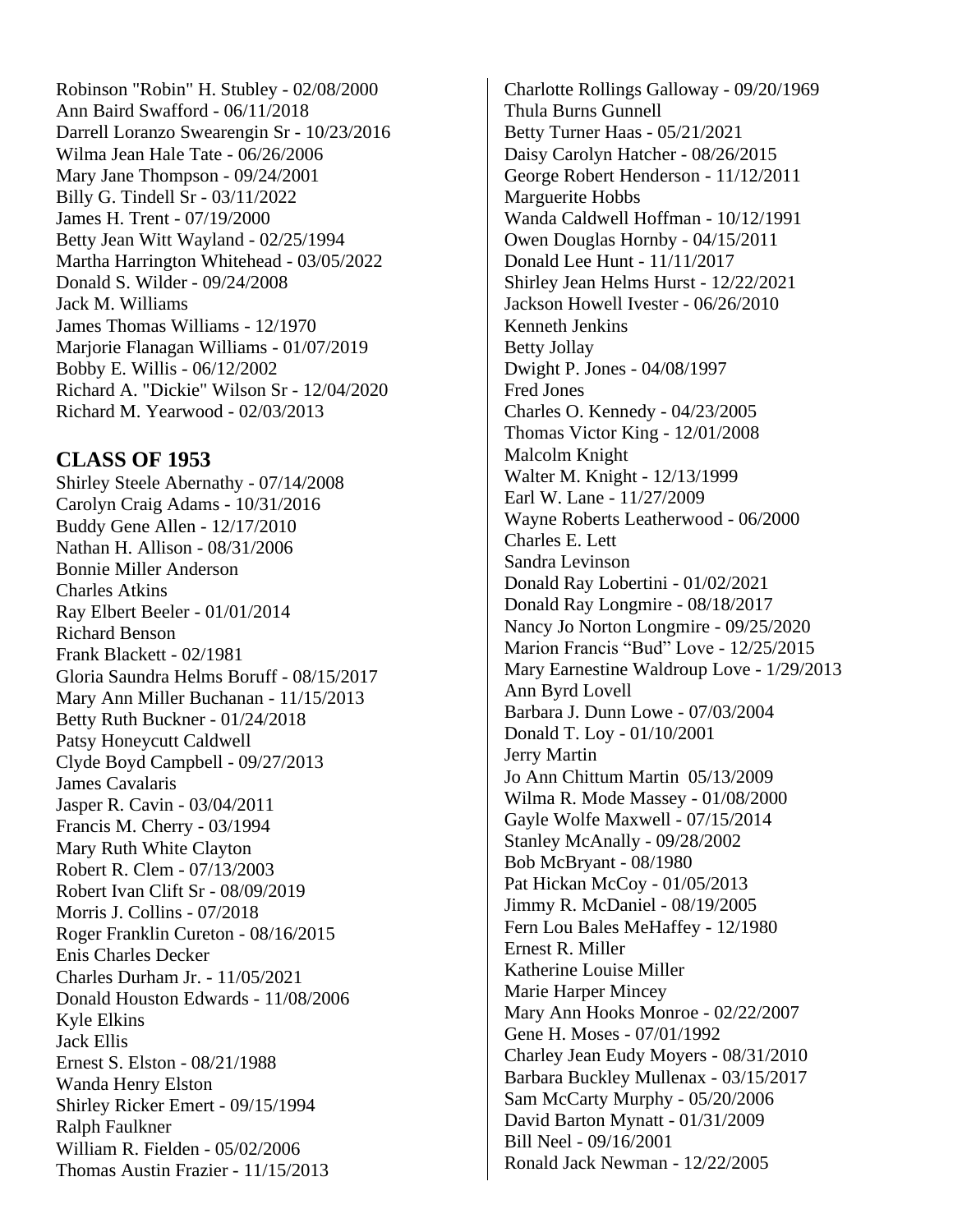Edmond D. Nicely - 12/29/2000 Bill Ousley Archie L. Perkins - 06/20/2008 Eula Peters Reed - 06/25/2000 Bobby J. Repass - 12/24/1998 Dean S. Roberts - 04/24/1991 Joseph Franklin Rogers - 01/29/2014 Shirley Ann Brummett Rogers - 09/19/2009 Harry W. Rook - 08/23/1998 Joan Ann Summey Sanford Bill P. Satterfield - 10/21/2005 Peggy F. Looney Satterfield - 07/13/2012 Iva Lee Hill Schumaker - 06/25/2005 Lewis Sharp Patricia Blair Pitts Silvers - 09/02/2013 Mona Rae Weaver Simonic - 10/26/2002 Eugene V. Smith Leroy Smithwick Ralph Stalsworth - 06/05/1992 Bernard "Donald" Arthur Jerry Steele - 07/19/2013 Charles Anderson Stephens - 02/12/2010 Elizabeth Norma O'Neal Swingle - 11/22/2020 Anne Truan Tilley – 10/23/2015 William "Bill" E. Todd - 10/18/2005 Edith Turner Jimmy Ray Valentine - 03/27/2017 Betty Ballard Vaught - 07/27/2000 James Edward "Red" Walker - 01/27/2015 Ray Walker - 12/30/2011 Fred Jo Warwick - 07/05/1998 Ned M. Warwick - 12/17/2015 Don R. Watkins Granville Earl Wells - 03/18/2021 Jack Wilbanks Lawrence Wilde Cleveland "Sonny" B. Wilson Joan Adams Wilson - 02/15/2004 Mary Jo Fleming Wilson Louise Bales Wise - 01/04/2010 Bill C. York - 04/07/2005

#### **CLASS OF 1954**

Robert H. Ailor - 12/11/2003 Wayne Edgar Allen - 08/13/2003 Robert Kyle Arwood - 08/29/2018 Janice E. Broyles Atchley - 03/23/2007 Trula Cockrum Ault - 06/24/2016 Clarence D. Ballard - 05/07/2005 Josesph Franklin Barnes - 03/12/2020 Jay Andrew Bayless - 11/14/2020 Patricia Lockhart Beck - 06/29/2015

Thomas C. Beck - 12/05/2015 Bill Bouchard - 08/14/1974 Nancy Lou Jollay Buckner - 03/19/2010 Bill P. Burger - 05/18/2005 James Ronald Burkhart - 05/27/2012 Herb Burnette Shirley Ann Wilson Butts - 08/15/1996 Murray "Oscar" G. Byess - 05/07/1991 Betty Jo Peake Carmichael Joyce Cianciolo Mary G. Lewis Cleveland Bernard "Bernie" Clifton - 06/29/2015 William S. Comer - 08/19/2019 Dorothy Belle Crossman Crass - 04/08/2008 Betty Ross Beeler Dean - 05/19/2008 William Nance Doggett Jr - 07/16/2017 Lois Marie Owen Dunn - 04/22/2006 Yvonne Mae Holloway Dunn Benjamin R. Dyer - 07/24/2015 Jack Easterly Franklin Keith Ellison - 04/20/2011 James Alden Embry II - 08/19/2015 Bobby G. Evars - 10/31/2002 Clyde Farmer Patsy Foster Forrester Donald Fox Artie Mae McCann Gilmore Juanita Esslinger Godfrey - 04/26/2006 James Goodman Betty Evars Green Herman Gregg Dorothy Griffin La Vada Ruth Prater Grissom - 05/10/2013 Barbara Hankins Ramsey John Harb - 07/07/2007 Charles D. Harrell - 04/23/2005 James A. Harrington - 07/30/2010 Ballard Lee Haskew - 10/21/2020 Gerald Hathcote Bill Hill Harold Wayne Hodges - 11/09/2015 Eleanor Green Hogg Eleanor Miller Howard - 06/18/2002 Gail Hughes Emma Johnson Samuel Paul Jollay - 05/09/1999 Glen Alan Keck - 02/18/2013 Patrick "Pat" Harrison Keebler - 03/10/2010 Charles Clarence King Sr. - 11/28/2016 Milton King Ken F. Lee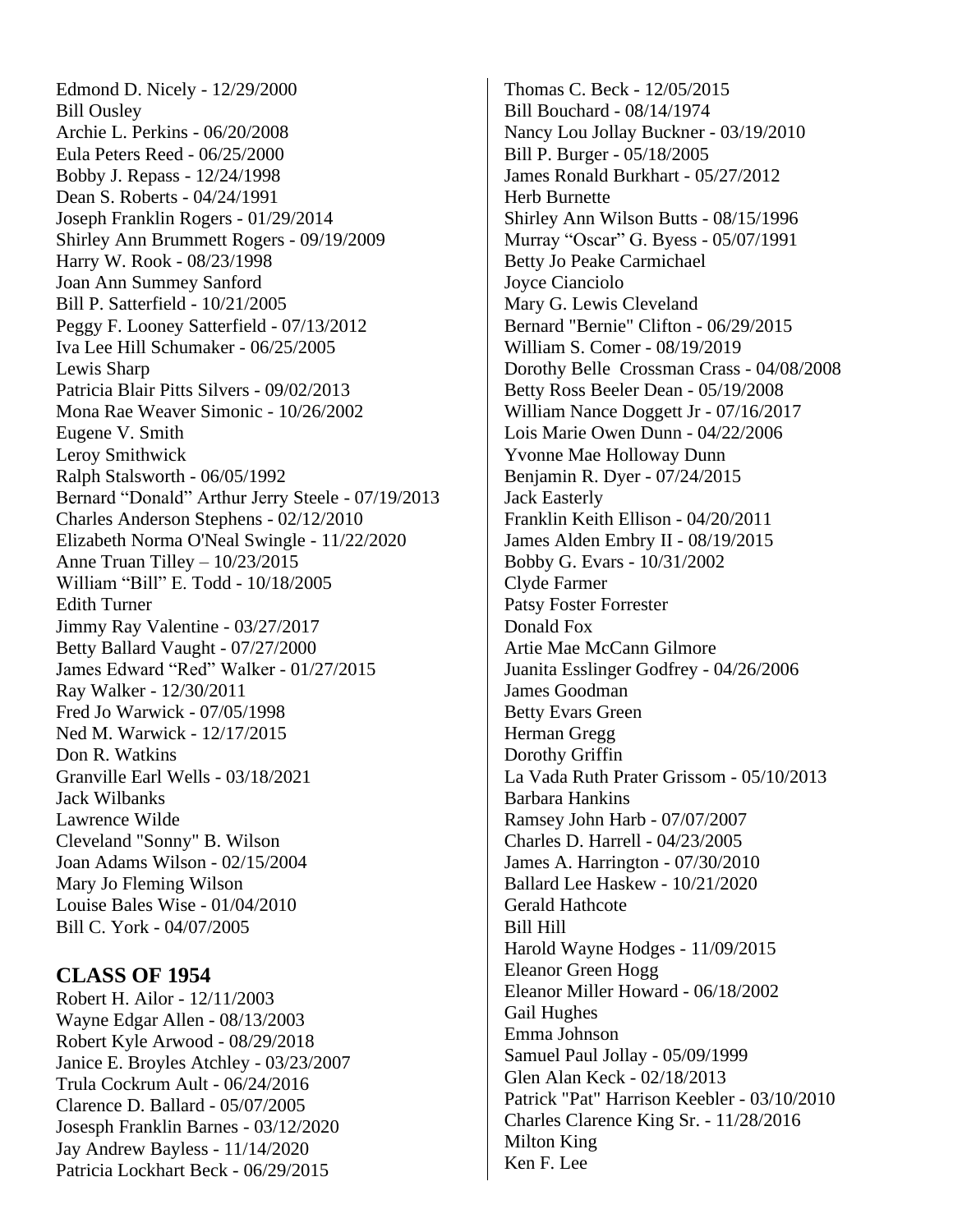Roy E. Lester Albert T. Manard - 03/18/2010 Charles E. Massengale Sr - 03/18/1986 Betty Lynn Lowe McBee - 04/16/2017 Eugene B. McBryant Johnny B. McDade - 03/15/2018 William "Bill" L. Mincey - 08/25/2000 Joe S. Miracle - 2018 Bruna Puckette Mitchener - 06/07/2021 Charles Wilson Moore - 11/27/2008 Kenneth Wayne Mynatt - 07/22/2016 John H. Nighbert - 09/22/2001 Charles D. Painter - 11/17/2002 Ronald Marsh Peake - 08/31/2013 Carol Pitts Raymond "Gene" E. Price - 05/29/2008 Eugene Proffit Jack Charles Pryor - 06/11/2001 Jim Pryor David Darrell Qualls - 04/24/2015 George Burl Rainwater - 10/17/2010 Edward L. Ray - 01/04/2012 Frederick "Fred" Mitchell Reese - 02/01/2009 Claudia Bryan Repass - 03/30/2012 Marsha Cox Robbins - 07/11/2015 Nancy Compton Rogers William J. Rogers Buddy L. Scott Margaret Miller Seagraves - 11/18/2016 Milton Dewayne Seagraves - 03/26/2016 Norman Shannon Glenn Sherrod Charles E. Shreve - 07/04/2021 Curtis Smith Sandra L. Snodderly - 02/13/2014 John A. Spencer - 12/09/2009 David R. Stroupe Paul Summers Bobby Lynn Tadlock - 06/05/2009 Joe Edward Taylor - 10/12/2011 Martha Stansberry Thompson - 07/30/2007 Fred Toole Charles Turner James Hill Turner - 10/12/2013 Paul E. Underwood - 12/14/2017 Bruce Edwin Walker - 09/19/2008 Daniel E. Webb Thomas W. White Glenn Williams Jimmy P. Williford Howard Earl Wilson - 05/11/2019

Bobbie Acuff Wood - 06/16/1994 Carolyn Chandler Wyrick Jerry Yearwood

#### **CLASS OF 1955**

Loretta K. Bowling Arwood - 07/14/2011 Gay Atchley Eugene H. Baker - 12/06/2005 James Ray Bartlett - 08/18/2011 Eugene M. Beeler - 07/06/2010 Robert E. Bohanan - 04/2003 Sarah Doyle Branam - 10/26/2019 Janice H. Queener Brock - 12/31/1999 Charles J. Broyles - 09/19/1996 William Clayton Butts - 11/26/1991 William Eugene Clift - 12/16/2020 Bill Coker Eleanor Wix Cole - 03/05/2022 Nancy King Davenport - 01/12/2021 Virginia D. Davis Barbara Cate Dickerson - 03/29/1993 Charles L. Dobbs - 11/1999 Robert Doyle Edmondson - 04/06/2022 Herman R. Faddis - 05/31/2011 Robert Faulkner - 03/08/2019 Larry G. Ferguson - 03/27/2004 Lee R. Fritts - 07/12/2003 Mary Lou Rollins Greenburg - 08/13/2002 James Groseclose William G. Groseclose - 02/19/2021 James Orville Hale Carl E. Hall - 01/23/2012 Richard Earl Hall - 06/16/2015 Patricia "Patsy" A. Redden Hankins - 05/10/2009 Jack L. Harrell - 08/09/2009 Jay Dennis Hershey - 11/23/2003 Joann Stalsworth Hill - 03/04/2011 Charles Hood Thomas Ashbrook Hoskins - 06/22/2015 Bill Huffaker John R. Huffman Melvin Hutson - 03/20/2005 Bob Jackson Mary E. McDonald Jackson - 01/2001 James Gibb Johnson - 02/06/2010 Lloyd J. Jollay - 04/19/2002 Fred Allen Jones - 10/22/2008 Leonard Jones Helen J. Huffaker Keebler - 11/25/1996 Peggy Higgs Kersey - 08/23/2006 Jack G. Kirk - 01/30/2001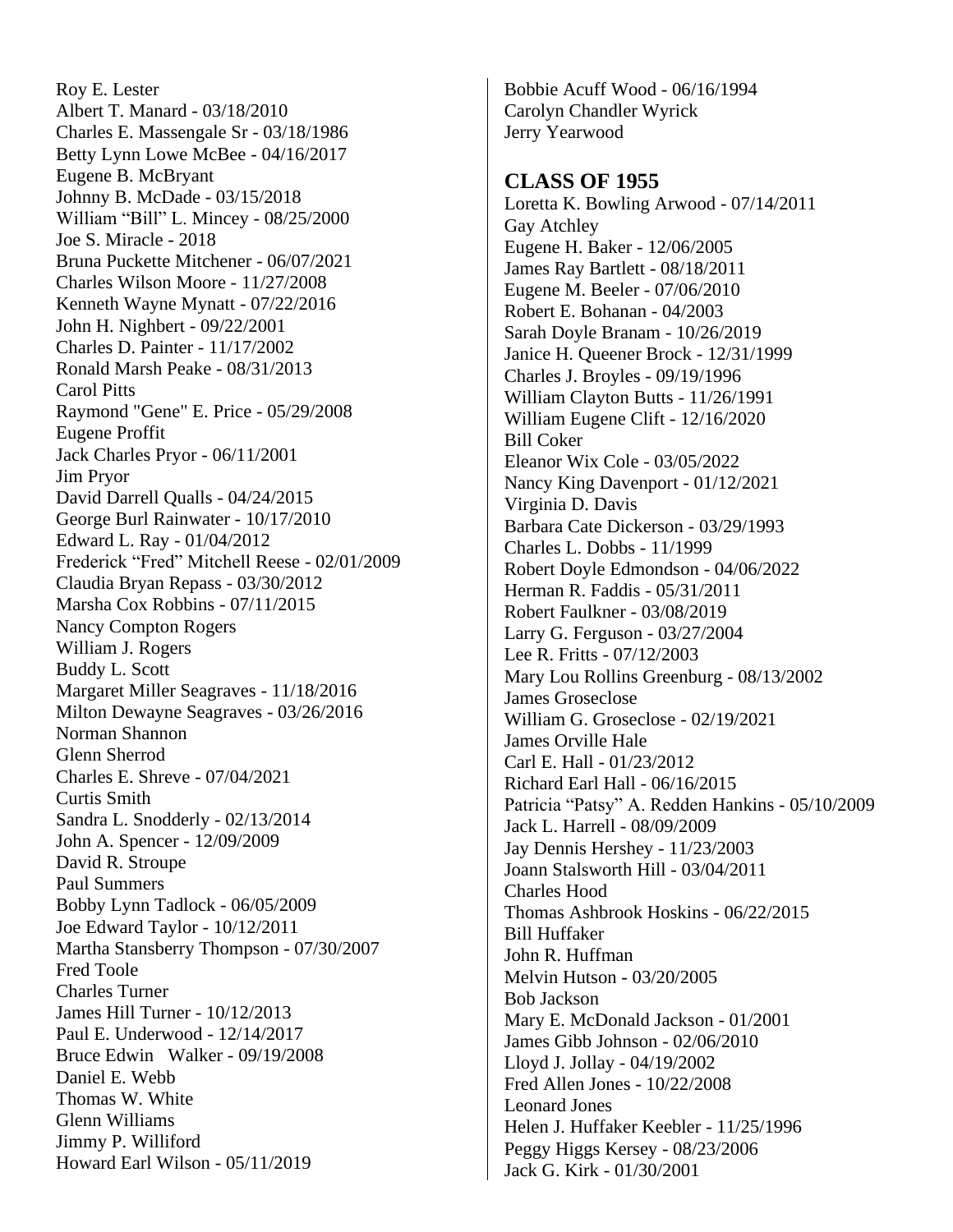Trousdale Lewis - 01/12/2006 Robert "Bullet Bob" Marion Little - 11/03/2008 Raymond Dee Longmire - 04/14/2000 Madalyn L. McGinnis Lusk - 01/30/1995 Gilbert F. McCulley - 09/19/2007 Iva R. Coatney McGhee - 02/19/2005 Carolyn McKinney Neel - 10/13/2004 Fred Newton Robert Oxendine Robert E. Payne Thomas Lee Perkins - 03/30/2010 Sylbia Catherine Hackworth Peters - 05/25/2021 Robert E. Potter Jack Rader Thomas Kirby Rand - 06/14/2012 Martha Hill Rogers - 01/31/2017 Shirley Frost Rose Wilma Coffey Ross Shirlene Mynatt Rutledge - 06/04/2001 Troy Lee Savage - 08/16/2017 Donald Roger Scott - 03/05/2020 Harold W. Sexton John C. Sherrod - 05/26/2013 Bill D. Shreve - 11/07/2000 Lloyd G. Smith James Henry Sowards - 01/24/2010 Marjorie Swatzell Spangler - 11/22/2001 Jack A. Starkey - 03/13/2003 Robert E. Stephens - 12/16/2004 James Robert Stroud - 10/05/2008 James L. Travis Roy "Buddy" Howard Truan - 11/03/2008 Jay Vittetoe - 12/04/1992 Margaret Walker Kay Connelly Wampler - 11/19/2006 Martha Neel Watkins Jo Ann Kellems White Russell Williamson George Ranny Worley - 09/16/1985

## **CLASS OF 1956**

Rebecca Whedbee Addington - 12/16/2017 June Ann Harrell Atchley - 12/11/2014 Helen Jane Ault - 03/01/2012 Gary L. Baker - 12/25/2010 Ray Banks - 09/25/2006 Bob Jay Barlow - 09/13/2020 Barbara Ann Lane Barton - 08/30/2007 Laurence E. Bayless - 02/17/2006 Anna Lou Beeler Glenn E. Bloomer - 09/25/2014

Bobbye Jo Vandiford Braden - 11/14/2005 Andrew C. Brown - 03/17/2003 Billy Glen Bunch - 01/07/2013 Donald Joe Burnette - 04/09/2009 Jack Burton - 12/09/2010 Henry J. Buttram - 12/1981 Sandra Armstrong Byrd - 04/10/2006 Walter Cadle - 02/11/2000 Kenneth Wayne Caldwell - 07/25/2014 Joyce Walker Campbell - 05/12/2010 Floyd Dwaine Carey - 01/10/2019 Doris Ann McCloud Chambers - 02/19/2012 Patricia G. Smith Chandler - 05/01/2006 Dennis Earl Collette - 06/20/2010 Jean H. Copeland James R. Cox - 03/09/1999 Pat Edward Cureton - 01/05/2020 William Robert Davis - 08/24/2012 Thomas Delozier Iris Verlin Wade Dillard - 09/24/2006 Gary Wayne Dinwiddie - 02/25/2010 Kyle Douglas Albert Leon Doyle - 04/27/2016 Howard Glen Drinnen - 08/23/2002 Walter Hugh Duncan - 12/30/2007 Jerrie Rogers Egan - 02/15/2020 Monta Peggy Clark Eldridge - 10/06/2009 John Emmett James Frank Esslinger - 11/04/2017 Clyde R. Farmer - 09/26/2013 James "Jim" B. Farr - 02/03/2001 Raymond Farr Joe Franklin David W. Goodpasture - 09/14/2016 Verlus H. Gray - 03/09/2010 James Ray Green - 05/23/2013 Joe A. Green - 02/28/2017 Susan McKinney Hand - 01/10/2013 John T. Harkins - 06/02/2001 Alice Faye Harless - 01/29/2020 Shirley L. Newman Harper - 07/07/1998 Saundra Jane Weaver Harris - 08/29/2013 Linda Jon Chumlea Harrison - 11/02/2009 Dale Joan Landis Hasden - 03/25/2007 Carolyn Messamore Heath John "Sonny" Hensley - 03/29/1956 Carole Presnell Hines - 02/25/2012 Robert "Bob" Hodsden - 10/19/1987 Bobby Ray Holbert - 11/26/1979 Nick Ray Holbert - 01/01/2004 Peggy Hollifield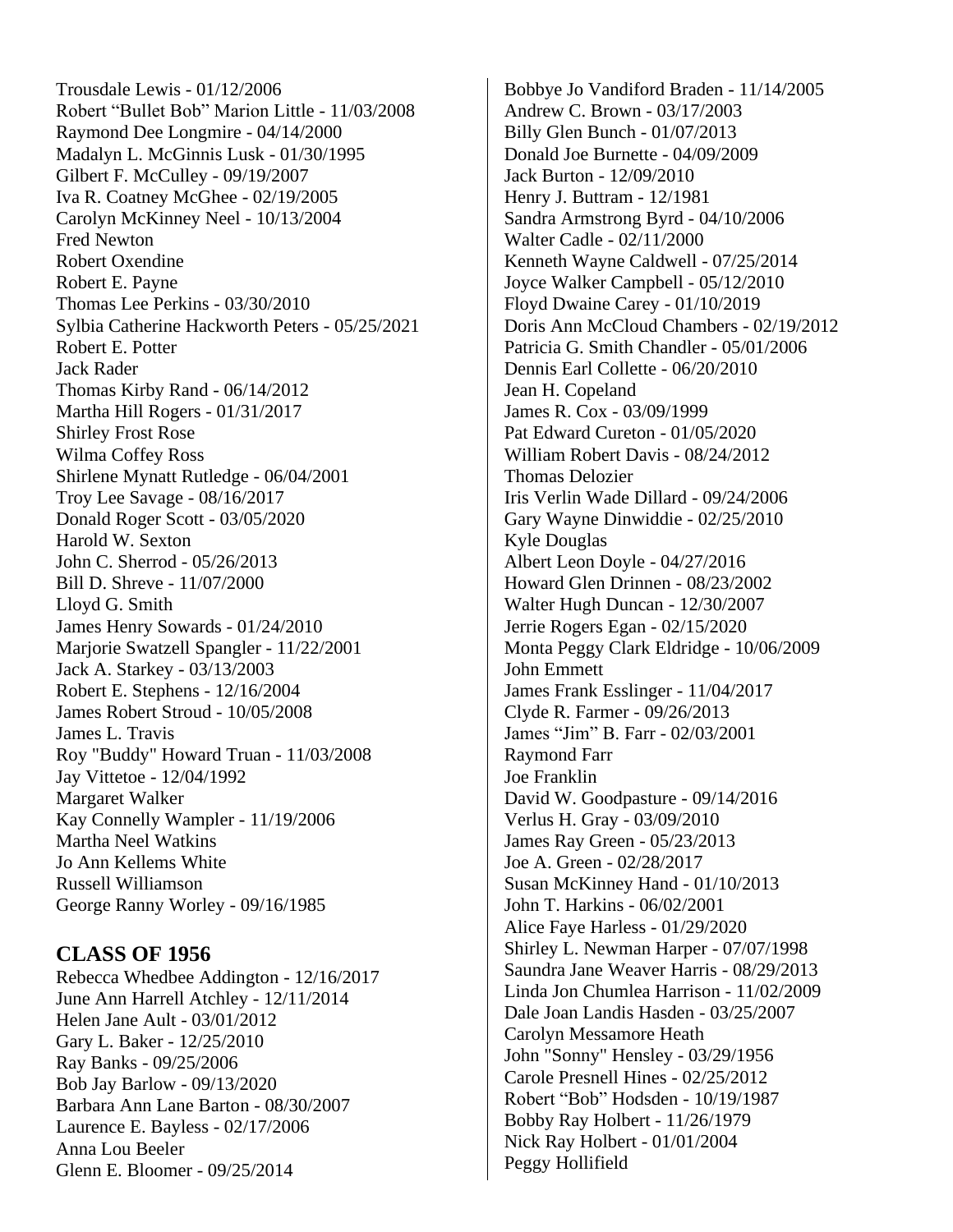Donald J. Hopkins - 05/06/2022 Norma Engle Hyatt - 01/29/2021 Clifford Eugene Irick - 09/24/1994 Earl Leroy Irwin - 01/02/2012 John H. Johnson - 01/1983 Benjamin Robert Jones - 02/10/2022 Helen Jones Samuel "Sammy" Lee Julian - 08/05/2003 William Roger Kanipe - 06/02/1998 Wayne Keys - 05/14/2003 Elizabeth Horton King - 09/22/2006 Annetta Cross Kirby - 11/07/2021 Rebecca Henderson Lawson - 02/24/2017 Robert Lawson Jimmy Lee Lay - 10/31/2020 George Leach Shirley J. Mauk Lee - 11/23/1999 Larry E. Lewis - 03/19/2003 Twila Brooks Lowe Lucille Davis Smith Marsh - 08/07/2018 Sarah Walker Martin - 04/11/2019 Harrell "Sonny" Mathes Peggy Lynn Sowers Matthews - 02/11/1982 Fred H. McCormack - 07/01/2008 Gordon Lee McCroy - 02/05/2008 James E. McCubbins - 03/11/2018 Charles Eugene McDonald - 06/16/2008 Michael K. Messer - 04/29/2017 Glenevieve Swearengin Miller - 03/24/1988 Rosemary Ferree Miller - 01/08/1997 Peggy Anne Adams Monroe - 01/16/2013 James E. Muncy Ronal S. Mynatt - 05/18/2012 Kenneth Stokes Needham - 02/23/2018 Newell Russ Ogle - 06/18/2008 William Nelson Ownby - 09/02/2008 David J. Payne - 12/08/2011 Nancy Cox White Peake - 08/22/2018 Nancy Lay Pinney - 03/12/2005 Iris Brummitt Rentz - 03/15/2017 Lois Griffin Revell - 12/12/2017 Roberta Jean Copeland Richardson - 09/30/2009 Robert S. Ritch - 12/09/1998 David Roach - 08/1974 Kenneth Russell - 07/07/1983 John L. Sexton - 09/30/2005 Ronald Sexton Wayman R. Sexton - 04/12/1977 Marvin Earl Sharp - 12/10/2010 Otha V. Smelser - 04/01/1994 Charles A. Smith

Mary Jane Pickle Smith - 09/10/2008 Virginia Rochat Stoffell - 02/09/2013 William N. Stoffell - 01/17/1996 Margaret Ann Webber Strom - 09/26/2009 James L. Suffridge - 09/26/2006 Gerald Reece Summers - 05/27/2007 Maxie Sweat - 06/26/1955 Jane Dyer Swicegood - 09/04/2018 Jim Terry - 07/15/1995 Freddy G. Tindell - 12/09/1999 Harold D. Tipton Toby Tipton William Thomas Troutman - 01/20/2017 Sharon Irion Tucker Robert Turpin - 12/26/1997 Virgil M. Vandergriff - 07/26/2005 Deloris Aleene Walker Vanhorn - 03/10/2009 Tommie Reno Walker - 12/18/2020 Richard R. Wallace - 05/21/2014 William "Bill" Warwick - 06/19/2017 William E. Webb - 10/16/2013 Robert L. Whitaker - 04/30/2013 Charles E. White - 03/31/1981 Linda Cureton Winn - 12/13/2020 Nina Waldroup Wise - 02/07/2019 James Gray Woody - 12/12/2018 Joyce Brooks Yardley Charles Edward Yates - 07/24/2015 Lila Rose Spraker Yates - 06/01/2019 Glenn E. Yoakum - 11/13/1989

#### **CLASS OF 1957**

Robert J. Acuff - 11/24/2011 Roger Carroll Allen - 01/07/2010 Ronald Gene Ammons - 04/18/2018 Mary Sue Anderson David Neil Bean - 11/02/2013 Raymond Leslie Boles Jr - 05/22/2019 David "Dave" G. Bolin - 07/29/2006 Shirley M. Elmore Brock - 10/17/2002 Lillian Oldham Brown - 11/21/2021 Donald Carl Burkett - 10/18/2014 Bennie Giles Buster - 07/03/2006 Judith Ann Roberts Cameron - 09/14/2021 Connie McNutt Chavannes - 06/20/2014 Judith "Judie" [Smith](http://www.legacy.com/memorial-sites/smith/?personid=187056189&affiliateID=1477) Parsons Conner - 10/24/2017 James E. Corcoran - 03/1986 William H. Cox - 02/15/2008 George William Craig Sr - 03/06/2020 William P. Currier - 01/04/2007 Betty Stewart Davis - 04/02/2017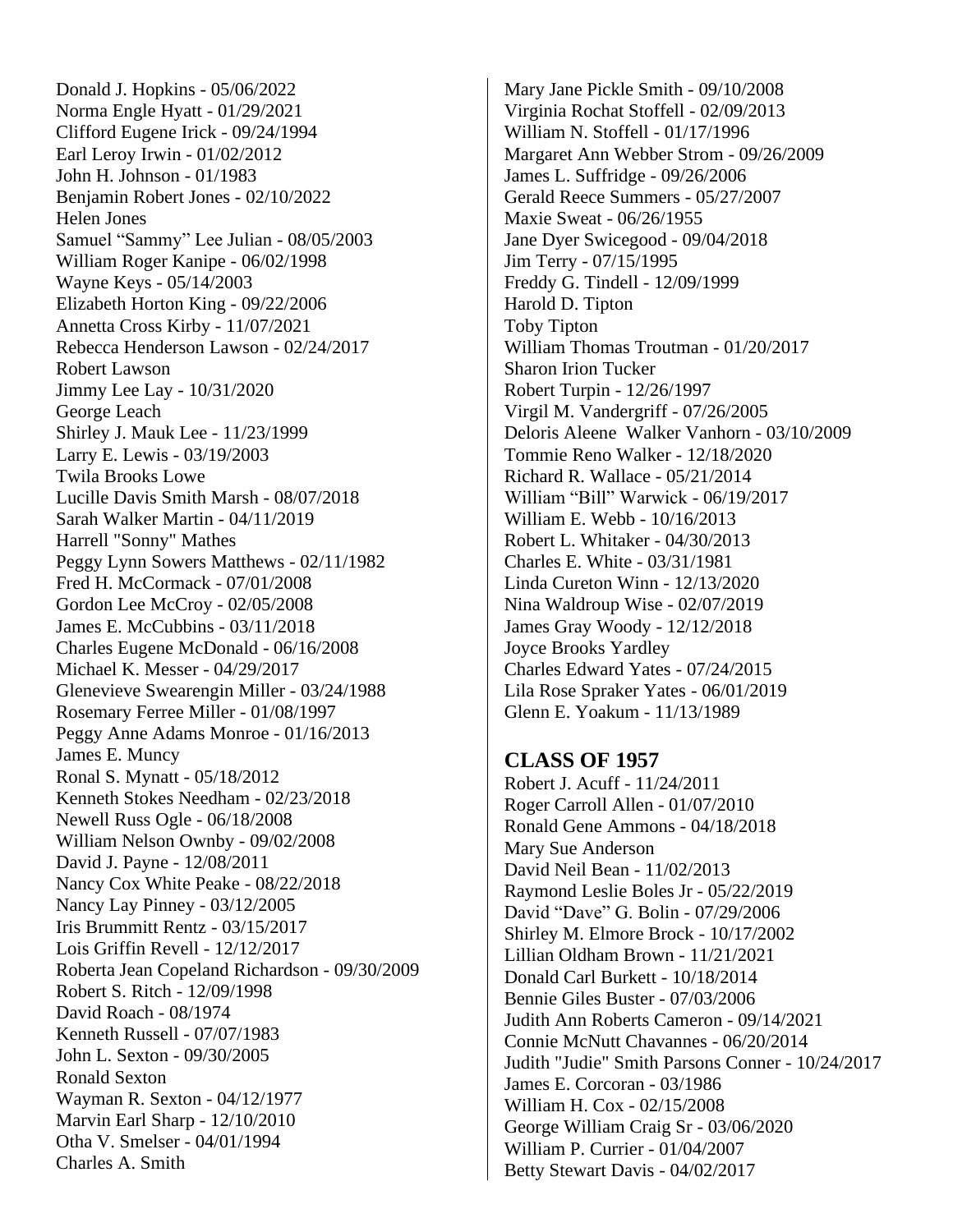Frances Ray Dixon - 05/16/1985 John Marshall Dunn - 01/25/2007 Glenn H. Dupes - 08/16/2009 Harold L. Edwards - 11/18/2005 Shirley Gene Eldridge - 01/30/2009 Roy Greenlee Ellis - 09/27/2008 Wayne C. Esslinger - 10/11/1996 Charles M. Farr Marie Moses Ferguson - 03/04/1995 Mary L. Bowen Fogerty William H. Giger - 03/17/2002 Gerald Glandon - 08/12/2020 Faye A. Jones Goddard - 05/15/1995 Jack Goforth Wilma Price Grimes - 08/21/2020 Marie Miller Grizzell Donald Ray Groseclose - 08/11/2002 Paul Sterling Hall - 12/31/2017 Ronald Headrick Jerry L. Hjellum William R. Hodsden Charles F. Hood - 05/11/2003 Charlene D. Householder - 1960 John Robert Houston - 06/15/2014 Ronald Huffaker - 12/14/2021 Roy Larry Huffaker - 10/05/2010 Isaac Lee Hunley - 03/11/2004 Bobby Joe Hurst - 04/21/1998 J. Givan Hutchinson - 01/06/1999 Virginia Klepser Jacobs - 12/01/2020 Jack Allen Jeffries - 07/26/2000 Dorothy Jean Bales Jones - 04/08/2002 Joseph Harris Keith - 04/04/2007 Frances L. Keller James "JT" Thomas Kitts - 01/16/2008 Jerry K. Krahwinkel - 01/10/1998 Wayne E. Lafevers - 12/15/1996 Dorothy Tallent Lawhorn - 08/01/1994 Charlotte Ruth Yearwood Long - 06/06/2010 Robert S. Mayfield - 09/20/1997 Evelyn Scott McAfee - 04/09/2019 Joy A. McClanahan - 04/11/2015 Jack McNelly - 02/04/1994 Paul M. Mills - 12/07/2001 Joel "Joe" Franklin Mincey - 08/10/2010 James W. Morgan Betty Potter Moss - 07/08/2012 Wayne R. Murphy - 01/11/2002 John T. Neff - 03/26/1990 Robert L. Newton Carol Shell Patterson - 12/05/2020

Michael Talmadge Pless - 02/13/2017 Harold G. Posey Gerald V. Powell - 07/15/2003 Charlotte A. Davis Price - 05/31/2010 Peggy Fielden Price - 04/11/2017 Bonita G. Pyle - 09/15/2001 Jack Wayne Rader - 03/07/2018 Harry M. Raggio Thornton D. Roberts - 06/1990 David E. Romines - 10/27/2004 Hugh E. Rule - 07/25/1992 Dewey L. Seabolt - 07/26/2004 Jack W. Sebring - 07/14/2011 Bill B. Shamiyeh - 01/11/2022 Jerry L. Sharp - 04/01/2001 John Stephen Shattuck Jr. – 05/28/2009 Joyce Lewis Shell - 05/11/2007 Mary Ann Cabage Singleteary - 12/1973 James Roy Smith - 03/16/2009 Margaret L. Miller Smith Millie S. Murphy Tallent Smith - 05/29/2007 Jimmy R. Sparks - 01/08/1997 Kenneth L. Spencer - 03/10/2013 Joanna Huffman Terry - 04/16/2016 John E. Thomas - 12/22/2016 Charlene E. Tucker William Richard Underwood - 10/03/2015 Josephine Oxendine Webb - 12/31/2016 Zelda D. Jaffe Weinstein - 06/24/1984 Jerry L. White - 08/04/1999 James Carroll Wilson - 10/25/2010 Brady Wise - 08/27/2007 Virginia "Clatty" VanHook Word - 09/19/2020 Charles Yoder - 03/1985 Sallie Anne Young - 08/30/2021

#### **CLASS OF 1958**

Ruth Ann Lee Alley - 11/09/2008 Dennis E. Anderson - 04/03/2008 Leola Paulette Parker Arp - 02/01/2012 Thomas C. Baggarly - 11/21/2010 Robert Allen Baird - 04/11/1974 Ronnie Allen Baird - 10/06/2020 Wayne Allen Ballinger - 02/02/2020 Marvin H. Begley - 04/26/2016 Sara Needham Branson - 11/09/2005 Lorraine Jones Brink - 01/13/2006 Sue Lynn Moore Brown - 09/01/2006 Mary Dale Convive Brummitt - 2000 Mary Kathleen Fielden Bunch - 08/01/2010 Victor Bryant Byrd - 07/04/2017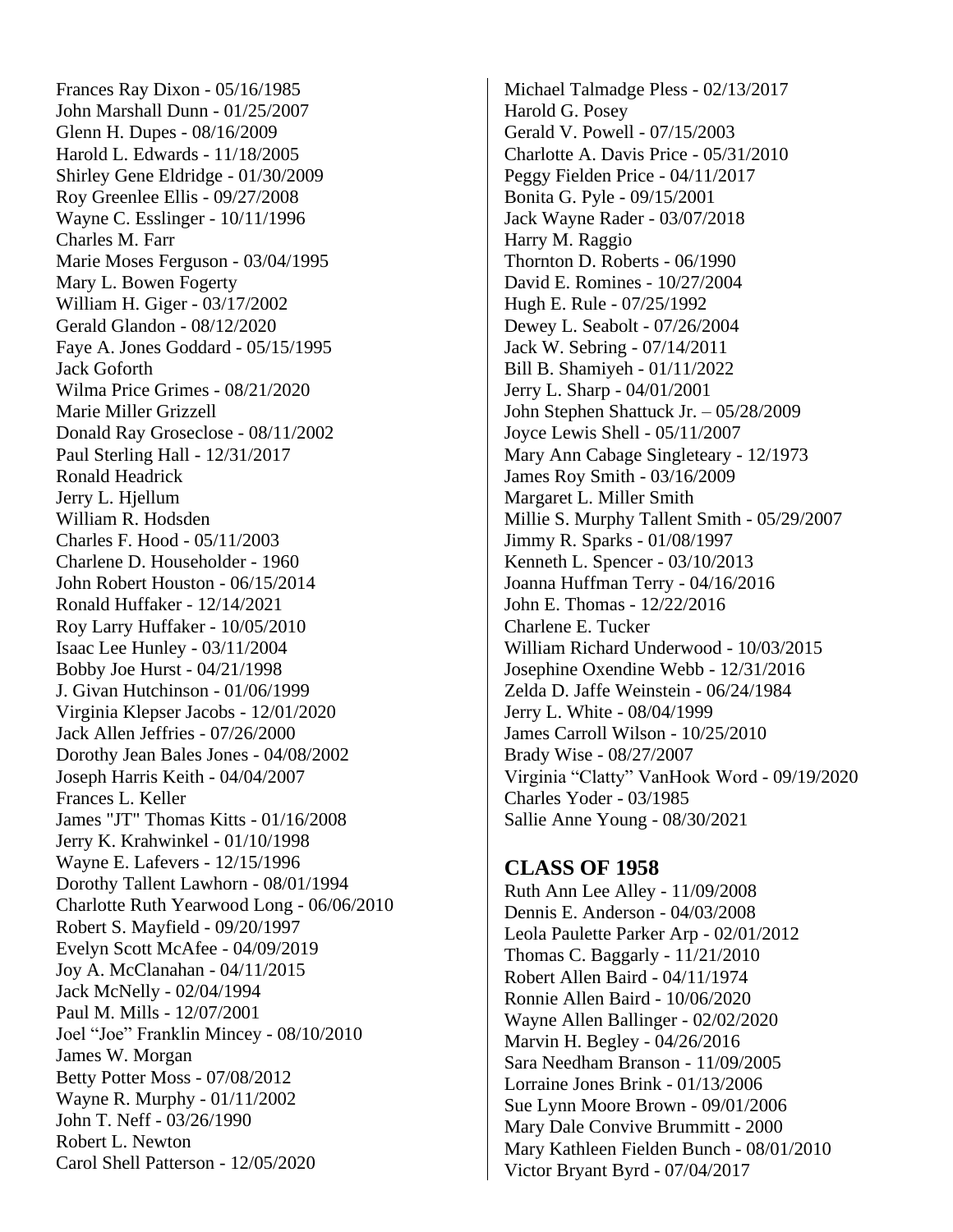Terry Richard Cameron - 07/28/1992 Mack Wayne Carr - 03/25/2004 Allen Ray Clift - 09/17/2021 Earl Eugene Copeland - 06/20/2015 John Franklin Corcoran - 05/23/2019 James E. Cowden - 03/1967 Joline Kittrell Cureton - 12/10/2020 Michael Theodore Dafferner - 04/06/1966 Paul L. Dockery - 12/25/2002 Inagene Strange Estes - 2002 John "David" Flynn - 10/21/1983 Benjamin Alexander Ford - 5/28/2013 Bill Ford - 04/08/1996 Arthur W. Foster - 10/19/2017 Hugh Nelson Geagley - 04/22/1962 Pauline Lucille Roach George - 03/07/1991 Charles Glenn - 12/27/2017 Fred Willis Grantham - 06/26/2012 Joe Greene -1959 Charles G. Grey - 12/12/2000 Wendell Franklin Grey - 06/21/1968 Patricia "Helen" Jollay Haithcock - 05/20/2008 Betty Wilson Hancock - 12/17/2016 James "Jim" Hankins Wendell David Harrell - 08/08/2003 Charles Edgar Harris Jr. - 11/14/2013 Donald Ray Harris - 11/16/1999 Harold Eugene Hatcher - 03/23/2006 G. Floyd Hensley - 08/23/2015 Ernest L. Hill - 03/01/2005 Wanda Kay Cornelius Hodge - 05/20/2021 Michael D. Hodnett - 04/22/2020 Billy Boyd Holbert - 11/12/2005 Stanley Holt - 02/10/1996 Thomas R. Housewright - 01/08/2021 James Houts Anna Marie Myers Hulen - 10/31/2007 Claudell Hunt - 05/01/2003 Robert Jordan - 1959 Wanda Poole Kirkpatrick - 01/29/2012 Danny L. Liston - 09/26/2005 William Lundy - 04/30/1996 Mary Quigg Manard - 09/29/2015 John David Martin - 02/04/2021 Wayne C. Mathena - 04/30/2014 Donald D. Mayes - 12/19/2019 Guy Wesley Mayes - 11/1989 Bettye Lou Patterson McDaniel - 01/01/2004 E. Tyson McGhee - 11/07/2010 James "Mac" Eledge McLarrin - 11/13/2006 Powell Truan Meek Sr - 12/06/2019

Romie Shannon Mitchell - 04/05/2009 William Ernest Moore - 11/27/2011 Charles John Morris - 01/26/2020 Ross Morrissey - 2001 Fred Offutt - 02/18/1976 Sue McAnnally Ogle - 08/28/2007 Fred M. Oglesby - 07/21/2006 William Bert Oglesby - 08/26/2011 Kaye Sue O'Neil - 04/1974 Patricia Jinks Blalock Patchin - 02/20/1997 James "Jim" E. Pate - 08/01/2001 Jacob Lester Phelps - 05/29/2010 Ronald A. Phillips - 04/26/2020 Myrtle June Cooke Porter - 9/18/1991 Sarah Raby Annette Yvonne Ray - 11/04/1989 Eric Lee Reed - 09/30/2009 Nancy Barnett Roach - 10/24/2012 Stanley Thurman Roach - 06/07/1961 Eleanor F. Hurst Robertson - 08/09/2012 Ronald Eugene Robertson - 12/29/2007 Mary Anne Ellis Russell Waller - 03/09/2013 Danny Milton Savage - 11/23/2007 Martha Elaine Graves Sexton - 02/02/1983 David Shattuck - 11/14/1988 Elizabeth Juanita Yarber Shockley - 12/17/2002 Dale Shows - 1988 Claude E. Silvey - 12/20/2009 Edwin L. Smith - 10/04/2015 June Keys Smith Claude Raymond Tallent - 11/28/1986 Robert F. Terry - 07/01/2005 Charlie Jay Thompson - 11/11/2018 Doris Fay Tillman - 02/08/2011 Joe M. Toney - 09/20/2002 Ann Jensen Waldrep - 03/11/2006 Carolyn Marie Yoakum Walker - 12/26/2006 Don Edward Walker - 02/05/2018 Marilyn Merritt Walters - 1977 Marie E. Fritts Walton - 02/22/2003 Judy Brewton Ward - 08/27/2000 Frealin Theodore Webb Jr - 02/09/2018 Harold R. Wesche - 01/15/1995 Johnnie I. Wilkerson - 08/28/2007 William "Brudgie" Wilkins Jr - 04/20/2013 Betty Sherrod Williamson - 01/11/1997 Alan Wilson - 1958-1959 Robert D. Wilson - 05/23/2004 Margaret Woolard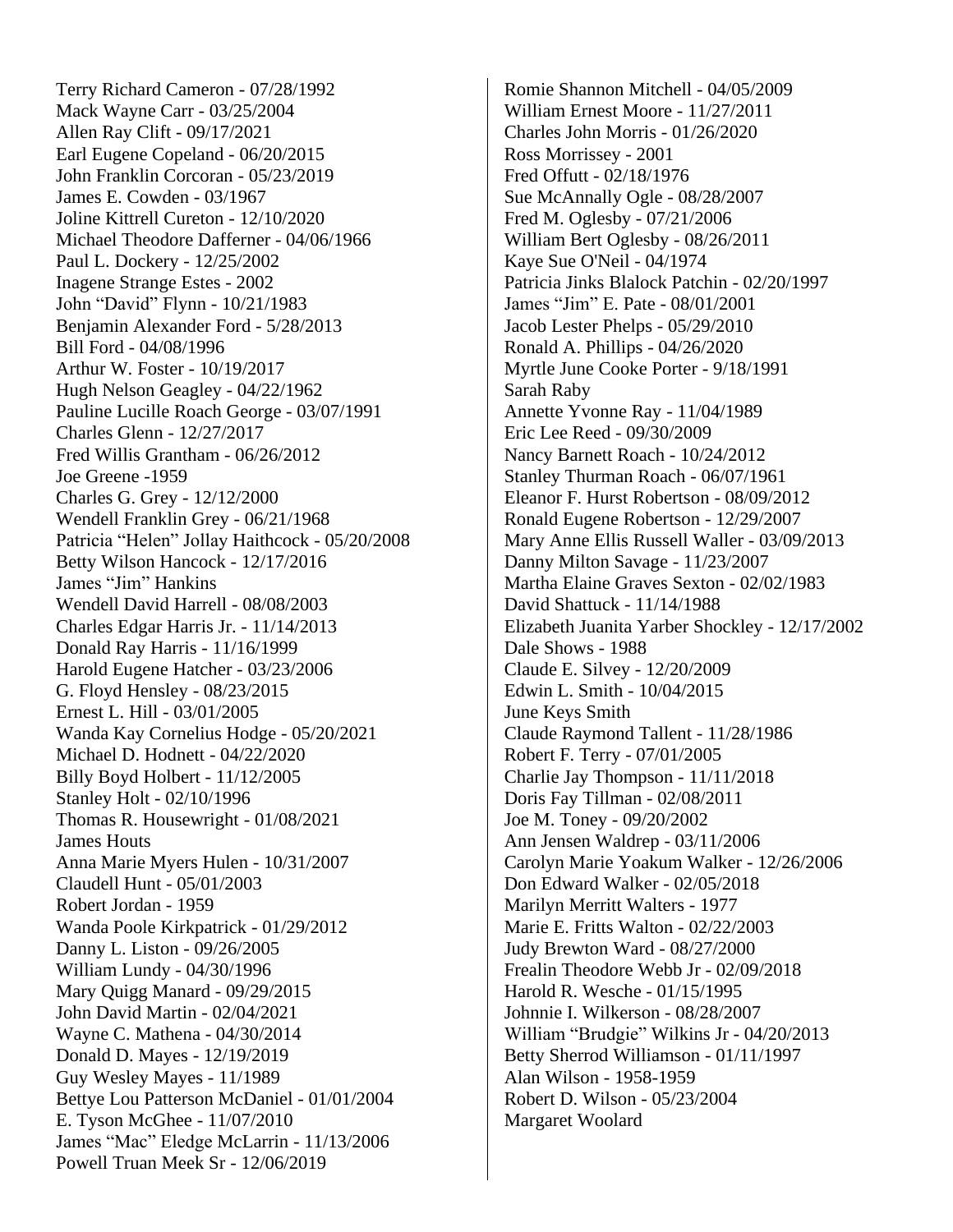### **CLASS OF 1959**

Ray Acuff - 12/27/1979 George Adams Jewell Adams - 02/07/2003 John "Jack" R. Avent III - 07/05/2009 John "Dick" Richard Biddle - 01/07/2007 James C. Blankenship - 03/19/2004 Jeanette Turner Bohannon - 01/13/2005 Bob Boyd - 04/1983 Bill R. Bragg - 12/01/2000 Edwin Booth Bradley - 12/05/2021 Pat Parham Bradley Brock - 12/15/2002 Thomas Allison Brown - 09/13/1997 Lou Ann Brock Bryan - 08/03/2014 Tommy Burchfield - 12/30/1989 Melba Arlene Godwin Burnett - 12/14/2009 Mitchell Burress - 09/27/2016 William "Bill" H. Byerley - 02/15/2004 Patricia Byrd - 08/1986 Cyrus Wesley Callahan - 08/14/2009 Mary White Carmon - 08/20/2021 James Ed Carter - 11/04/1988 Carol Martin Cauley - 08/15/2006 Patricia Bailes Chessher - 03/14/2021 Elizabeth Ann Garrison Childress - 05/09/2012 George Henry Christian - 11/30/2011 Linda M. Kerr Cohen - 06/02/2005 Fontella "Fonnie" O'Shell Coker - 12/14/2020 James Emmett Connatser - 05/30/2018 Gerald Wayne Cox - 06/06/2015 Sterling Edward Cox - 01/15/1969 (Vietnam War) Kyle Cross - 04/23/2015 Alan R. Dean - 07/19/2020 Rosanne Jones Diggs - 11/21/2001 H.M. Dozier - 11/9/1996 Dale Evans Duncan - 08/1980 Thomas B. Edwards - 04/03/2001 Richard Ellison Albert Fredrick Esslinger - 05/25/1974 Lowell Harvey Farmer - 12/02/2020 Donald Paul Fleenor - 09/28/2014 Jack Carlisle Fortenberry - 08/09/1996 Fred Galyon - 11/26/2009 Jerry G. Gardner - 12/25/1997 Brenda M. Irick Goforth - 10/23/1998 Betty Terry-Lord Hackney - 03/01/2004 Mary Katherine Wilson Hamilton - 02/09/2004 George John Harb - 07/27/2019 Roger Hicks - 02/24/1998 Paul G. Hill - 06/10/2011 Rena Nides Holliday - 12/22/1995

Carl F. Hope - 08/07/2006 Nancy Taliaferro Hopkins - 06/15/2015 Fred R. Huffaker - 07/14/1988 Robert Lee Hurst - 01/04/1987 Lonas Hutchison - 03/31/2000 Barbara Cameron Keating - 02/12/1981 Victoria Cook Kelly - 06/14/2016 Virginia Bloomer Kirkman - 09/26/2008 T. Virgil LaRue - 07/02/2014 Jack Edward Lee - 11/02/2008 Sandra Duncan Leming - 04/29/2006 William Allen Lewis Sr - 06/10/2010 Joyce Marie Latham Lobetti - 06/15/2011 Joyce Wilkins Long - 02/11/2007 Sandra Wilkerson Long - 03/07/2021 Gerald Carl Lowe - 09/01/2002 Jo Evelyn Hawk Lowe - 01/14/2018 Julia Smith Lowe - 08/27/2012 Don Ray Mantooth - 05/2002 Lucy Roberts Martinez - 11/10/2021 Eddie Minton - 12/28/1998 William D. Moneymaker Jr - 04/13/2018 Jack Edward Nichols - 09/16/2008 JoAnne Underwood Phillips - 05/01/2020 William Houston Pickle Sr - 04/11/2020 David Lynn Pike - 02/04/2011 Kenneth E. Rader - 07/25/2003 Ruth Ann Hellard Rawlinson - 04/28/2007 Sherlene McDonald Roach - 02/21/1989 John Roe - 12/20/1997 Edith B. Rollen - 05/09/2006 James E. Russell - 07/18/1989 Carol Mink Satterfield - 01/12/2013 Joan Satterfield John A. Satterfield - 12/10/1972 Charles William Sauls - 04/29/1999 Martha Meadows Seay - 10/10/2020 Carolyn Lord Seiber - 04/22/1974 Gary F. Sellers - 02/23/1997 Ralph Simmons - 03/23/1984 David Franklin Smith - 01/08/2005 Eddie Smith - 11/25/1991 Tommy Stroud - 04/14/1987 Russell Summers Jr - 01/06/2021 Lillian R. Lewellyn Thomas - 03/16/2007 William Earl Thomas - 12/17/2012 Donald M. Thompson June Heyne Thompson - 12/24/1996 Ray Warwick - 08/11/2000 Ron Warwick - 08/21/1988 Sarah Elizabeth Lay Welch - 06/13/2014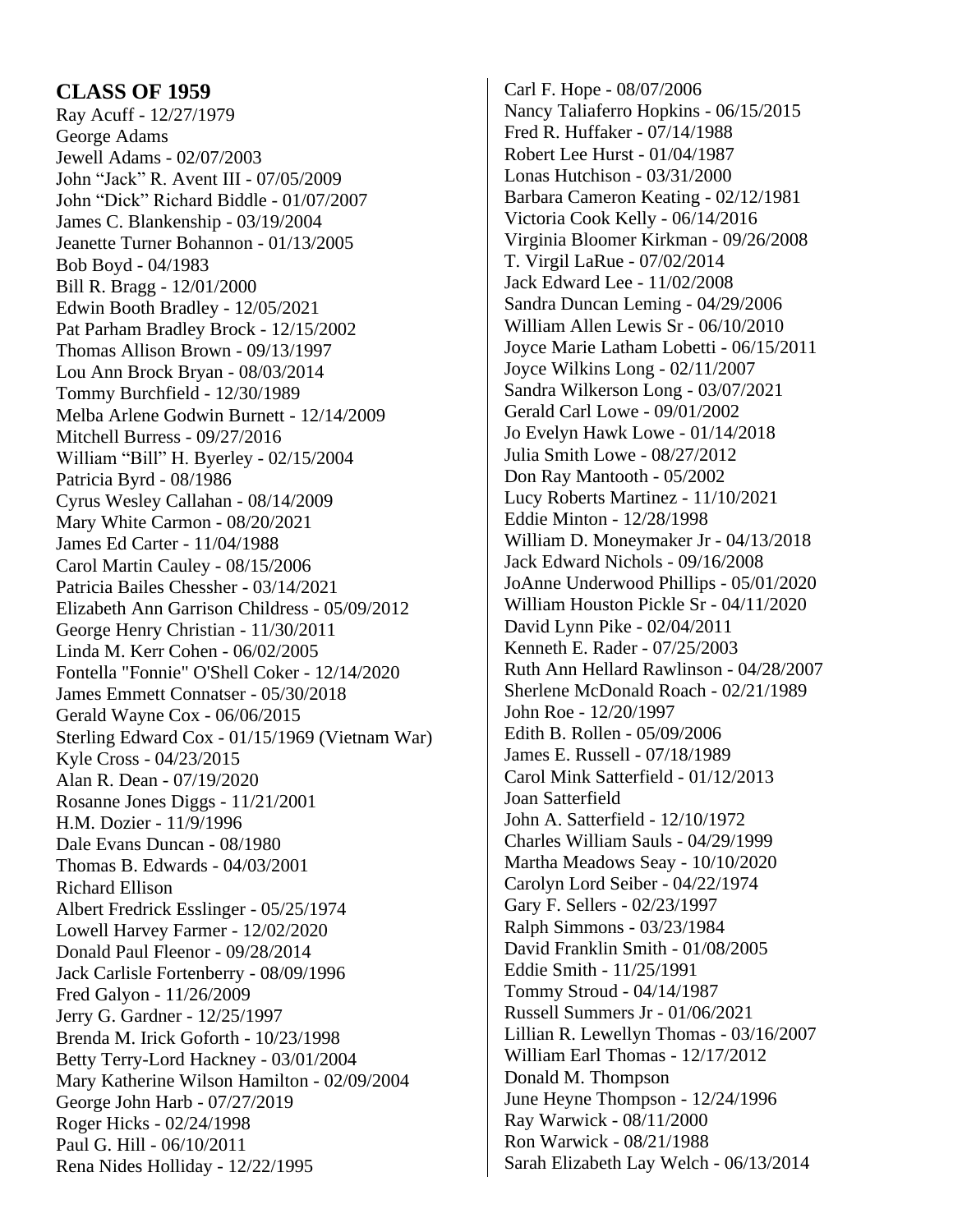Doris Anne Whittlesey - 10/17/2008 Gerald Lynn Widby - 02/28/2003 Carlene Tucker Williams - 09/28/1967 Mary Helen Wilson - 02/23/2014 Wayne Worley - 09/26/2002 Frederick Norman Wright - 04/10/2013

## **CLASS OF 1960**

Kenneth Michael Bailes - 10/07/2017 William Edward Baird - 05/25/2002 Mary Livingston Barto - 04/06/2020 Edward LeRoy Beeler - 06/22/2019 Polly Buchanan Begley - 12/14/2017 Betsy A. Clawson Bowers - 06/06/2014 Lynda Leigh Boyd - 03/06/2011 James Spence Branum - 01/09/2001 Gwendolyn Sue Roach Buckner - 04/04/2008 Judith Carolyn Buckner Billy Lee Burton Patricia Leebern Butler - 03/27/2017 Noley Wallace Campbell - 08/27/2018 Donna White Caras - 08/14/2019 Albert Ray "Sonny" Cardwell - 05/23/2020 Bobby Len Chamberlain - 03/24/2007 David Allen Chamberlain - 10/26/2009 Ralph Allen Chessher - 12/06/2015 Joe Cianciolo - 05/01/2000 Gladys F. Quinn Clemens Sherry L. Burton Clough - 07/27/1996 David Comer Bob W. Compton - 06/30/2005 Katherine B. Terry Compton - 03/28/2005 Milton "Buddy" Cleveland Cooke - 09/14/2008 Brenda Miller Craidon - 06/28/2017 Donald Bryce Craig - 01/17/2016 Kyle Eugene Crisp - 01/15/2008 Betty M. Yearwood Crusenberry - 02/13/2003 James W. Crutchfield - 06/30/2005 Shirley Anne Acuff Cumpton - 10/27/2014 Virginia Davis - 09/08/2005 Charles F. Dean Wayne W. Duncan Linda Harrell Ethridge - 05/08/2021 Donald W. Fisher - 10/05/2005 Rhonda Jones Foster - 12/22/1999 James "Tommy" Thomas Garrett Howard William "Bill" Gibbs - 04/13/2022 James Graham Gideon - 12/20/2008 Oscar Gene Gilliam - 05/07/2006 Carolyn Elder Goff - 12/28/2015 Robert "Gene" E. Gose - 01/09/2011

Jerry Dale Gutridge - 03/28/2016 Jeannette Phelps Hagerman - 11/21/2017 Simon John Harb - 01/25/1995 Bobby L. Heck – 12/31/2020 Barbara Blackburn Holbert - 10/03/2013 Betty Ann Hornby - 10/07/2007 Anne Kinnane Housholder - 07/05/2006 Paul Keith Howard - 01/23/1994 Larry Alan Hunley - 02/17/1990 John Richard Hutchinson - 07/28/2018 Rebecca G. Owens Hutchison - 04/01/2013 Bobby Joe Inman - 01/22/2017 Teresa Ray Irick - 02/22/2020 Joy L. Irvine - 11/30/2019 Ronnie C. Jenkins - 04/24/2017 Emily J. Keisling - 06/28/2008 Charles Edward Kidd Jr - 11/10/2021 Chester Kilgore - 12/27/2017 Ronald Gene Kinney - 07/14/2015 Richard Lee Kerr - 05/22/2020 Mary Compton Lee - 05/08/2020 William Edward Luethke - 11/16/1985 Larry Marshall Nancy Geagley Massengill - 11/28/2019 Linda Melton Stroud McCoy - 01/12/2017 Michael Steven McCurry - 08/27/2001 Jack Duncan McMurry Jr. - 02/03/2016 Jerry McNair - 08/1992 Donald Ray Morton - 08/18/2018 Helen McCubbins Nelson - 2020 Jerry Dean Newman - 01/24/2020 Douglas Macarthur Nichols - 03/24/2018 George Bruce Nichols - 06/16/1994 Sue Ellen Jones Ownby - 11/11/2018 James Harold Parrott - 09/24/2010 Linda MacPherson Perazzelli - 10/22/2018 Fletcher Eugene Reagan - 10/18/2021 Ronald Rodger Ricker - 05/14/1994 Robert Roach - 12/09/2016 Eddie Ruth William "Bill" Joe Sams - 06/30/2005 Ryan B. Satterfield - 07/29/2004 Karen Lee Shoun John Edward Smith Jr - 07/01/2021 Johnny L. Smith - 07/04/2020 Judy Ann Wilson Smith - 12/20/2000 Judy Bernice Skeen Smith - 03/01/2007 Frank Lynn Spradlin Fred Walter Stallings - 1983 Betty Kathryn Barnes Standifer - 09/22/2010 J.C. Stewart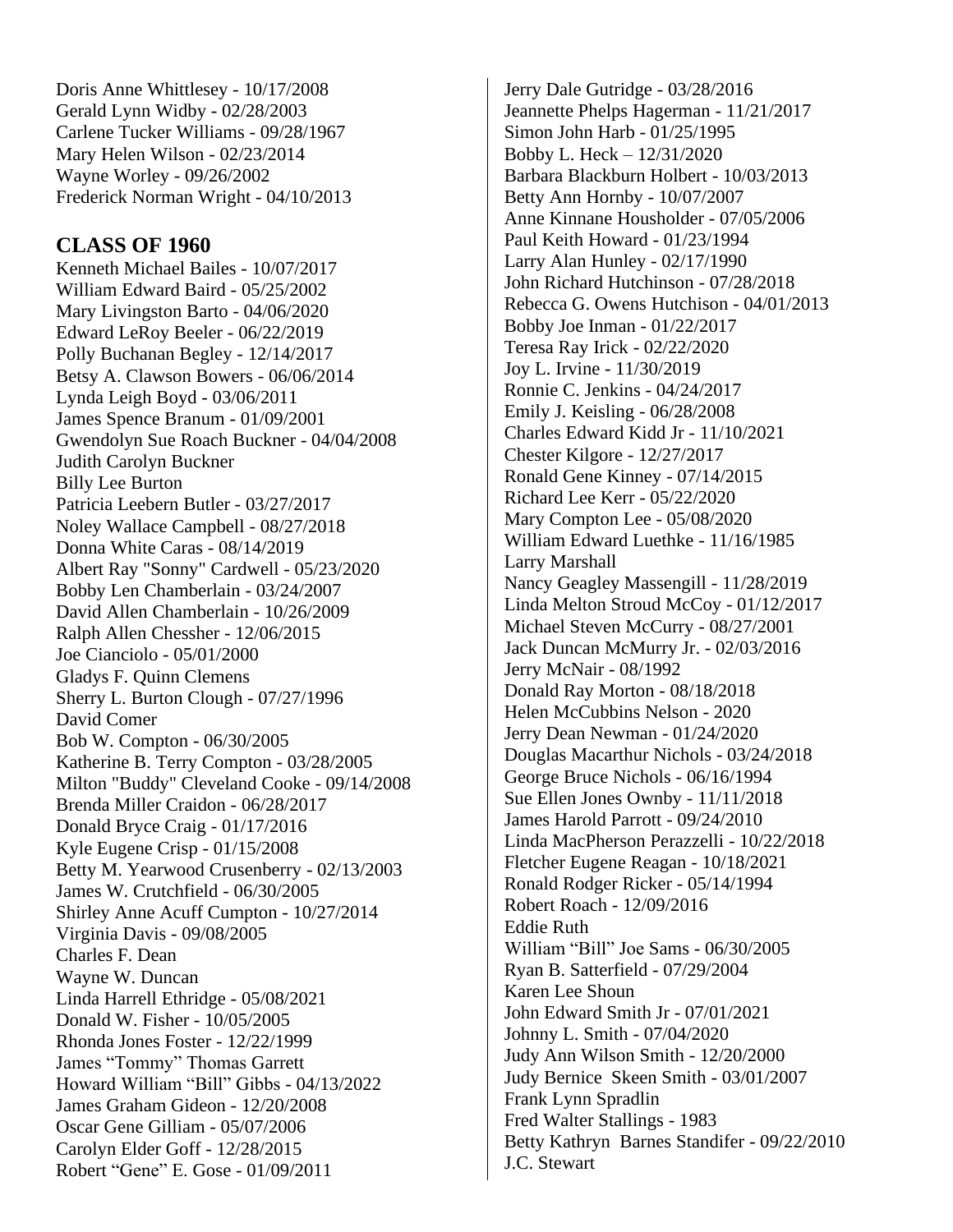Wayne Allen Strickland - 04/1987 Hugh Edward Stuart - 12/13/2021 Robert Douglas Surrette - 09/04/2001 Linda Cross Tarver - 06/21/2016 Robert "Bob" Rhea Taylor - 10/01/1996 Billy Gene Toney - 04/09/2013 David Harlan Underwood - 10/14/2020 Randolph Sherman Wardrep Sr - 12/30/2020 Robert Lester Watkins - 10/28/2020 William J. Welch - 04/25/2013 Sherman Earnest Wells - 03/27/2003 James Madison Whaley - 10/04/2021 David Eugene Whitaker - 02/27/2019 James Glenn Wilson Judy Wiser Stanley Rhea Wrinkle - 11/02/2017 Robert Kenneth Youngblood - 06/30/2005

## **CLASS OF 1961**

Terry C. Amos - 07/05/2017 Larry Herschel Atchley - 03/03/2017 Jerry Wallace Barnes - 09/12/1999 David Eugene Barto - 06/30/2020 William Claude Bates Jr - 02/12/2016 Margaret Ann Bishop Otto Harrison Bohanan - 09/12/2006 Diane Marie Wilson Bowker - 08/02/2009 Gerald W. Burchfield - 02/23/2000 Wanda Haroldine Walker Capps - 04/16/2017 Lanny E. Chamberlain - 12/25/1990 Athaleen Asbury Collins - 06/30/2007 Joyce Mae Kivett Cone - 09/21/2004 Nancy Sue Crowe - 01/02/2009 James C. Day Shirley Hunley Everett - 09/06/2015 Joyce Wiles Ford - 03/19/2022 Gary Fortenberry Rinda Lou Chesney Fortenberry - 02/01/2011 Jake L. Glenn - 01/20/2013 Roy A. Goin -12/26/2019 Terry Wayne Hamby - 09/24/2014 Gerald L. Havner - 05/28/1996 Julia Ann Hawkins Homer Ray Henderson - 09/11/2012 Melinda Reed Cross Henegar - 01/19/2020 James E. Hill - 04/28/2020 Becky Gertrude Anderton Holtzman - 07/15/2007 Nancy Carol Horner Peggy Lou Buckner Howard - 06/19/2012 Glenda Ogle Hubbs - 02/07/2016 Joan Blondell Inman - 04/11/2003

Sherry Cornelius Kelly - 05/25/2018 Sam Barton Kirby - 08/26/2007 Ronald Harold Knight - 10/08/1969 Ronald Joseph Leatherwood - 11/10/2020 Linda Tate Liston - 04/14/2007 Thomas N. Loy - 05/15/1989 James Dickson McLean - 11/05/2007 Donald Douglas Mink - 04/20/2019 Donald Jack Moore Janice Crowell Myers - 08/04/2015 Charlotte Alberta Wade Neely - 06/07/2013 Fred Nichols - 11/05/2019 Jerry Nichols Susan Kay Burton Passer - 07/18/2005 Robert William Pegram Jr - 11/02/2013 Carolyn Shreve Phipps - 06/30/2021 Sandra Ellen Lawson Pratt - 04/30/2001 Frank G. Reagan - 06/12/2021 Margaret Elizabeth Ricker H. Wayne Ridenour - 12/13/2011 Patsy Burchfield Robertson - 08/25/2021 Chester Michael Robinson - 01/08/2010 Fred Harrison Russell Jr - 03/09/2019 Eugene Scott Ronald W. Scruggs - 08/27/2007 Larry Anthony Seals - 11/13/2009 Sherry Elaine Tipton Sherlin - 05/15/1991 David Wayne Spitzer - 11/25/2014 Charles Morton Tallent - 08/24/1994 Jamie Morris Thompson - 08/12/2016 Samuel Theodore Thornton – 10/17/2014 Clarence "Butch" E. Thress - 05/11/2007 David F. Walker - 02/20/2018 Jon Carl Walker - 02/28/2021 Betty Nichols Wallace - 03/25/2018 Harvey R. Welch - 12/05/2000 Charles Calvin Widby - 11/19/2019 Charles D. Williamson William Oliver Wilson Jr. - 07/17/2016 Roy K. Wolfe - 10/10/2011 Danny Womack Jesse Clifton Worthington - 09/11/2020

#### **CLASS OF 1962**

Sharon Frances Anderson - 08/25/2001 Elaine Baker Robert H. Barnett - 10/1994 Charles Basler - 01/01/2018 Charles Randall Bell - 04/26/2020 John S. Brantley - 12/26/2002 William Fred Branum - 10/05/2011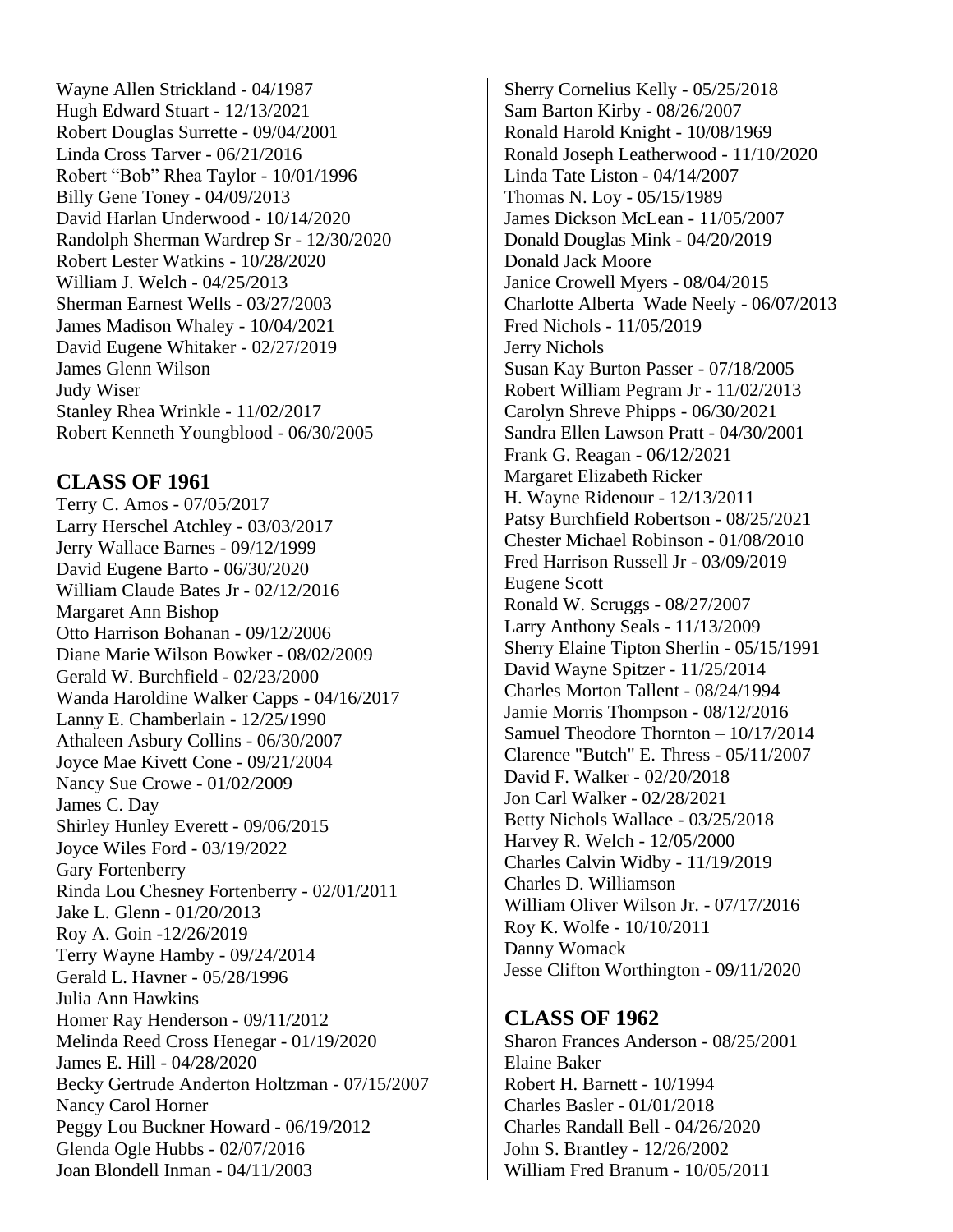Stella M. Bennett Brookshire - 02/19/2007 Charles Calvin Browning - 9/7/2009 Franklin "Gene" E. Bruce - 06/01/2009 Glenda P. Woody Burress - 04/2006 Margaret Cameron Carolyn Talbott Conner Wanda Wells Compton Cook - 04/27/2016 Albert F. Cox - 07/14/2017 Lloyd David Cross - 05/25/2004 Mary Ann Overton Zachary Culver - 02/02/2016 Linda Stalsworth Davis - 01/29/2014 Evert DeVente - 06/20/2018 Inez Eastridge Donald C. Esslinger - 12/26/2021 George Leon Esslinger - 06/28/2009 Jerry Everence - 11/1995 Sharon E. Williams Ferguson - 08/10/2011 Thomas Eugene Freels - 07/31/2020 Beverly Glenn - 09/22/1986 Suzanne Simmons Grooms - 09/19/2000 John Sidney Groseclose - 05/31/2011 Richard Lynn Hackney - 03/21/2007 Carol Winstead Hackworth - 04/26/2017 Brenda Widby Hannah - 10/24/2019 Jay Douglas Harbison - 08/21/2005 Arthur R. Hart - 08/01/2004 Monte Franklin Haskew - 04/06/2009 Joyce Elaine Ruth Helton - 11/10/2003 Johnny "Big John" Lynn Hill - 10/17/2008 Linda A. Hill Jewell Ellison Howard - 12/29/2021 Douglas Hutchison John Alson Idol - 12/26/2020 Gilbert Sharpe Ingle III - 03/01/2016 Linda Norton Knies - 05/27/2003 Richard Knight Jerome Edward Landis - 08/02/2021 Joan Carol Lay - 04/14/2017 James Steven Luethke - 02/17/2021 Conley Michael Lynn - 02/03/2022 Sherry McPherson Maples - 09/29/2021 Claude Messamore Jr – 09/18/2017 Reeda Gail Garrison Miller - 05/20/2019 John Robert Milligan - 10/20/2020 Nick D. Price - 03/07/2009 Ray Eugene Quinn - 01/01/2014 Paul F. Reeverts - 06/26/2012 Joyce S. Reynolds Gene Sloan Lloyd David Smelser - 05/17/2001 Allen George Smith - 01/02/2021

Fred E. Smith Janet Stewart Walter John Szadziewicz - 08/22/2008 Sue Renfro Taylor - 06/09/2015 Allan Toney Nicholas Lowrey Underwood - 05/07/2011 David L. Weaver - 02/17/2007 David Wilhite Carolyn S. Williams Joyce C. Wise James William Wright Sr. - 09/25/2020

#### **CLASS OF 1963**

Jerry H. Acuff - 09/23/2020 Brenda Clark Ailey - 10/21/2020 Robert Steve Bailey - 05/15/2018 Terry Bain Ann Burns Baker Elizabeth Byrd Bishop - 04/01/2021 Robert R. "Bob" Branum - 12/05/2014 William David Brewster - 09/04/1995 Donald Brown Larry Eugene Brummette - 11/06/2018 Gwendolyn Faye Nelson Bunch - 02/08/2016 Glen Carmichael Jack M. Carr - 05/01/2012 Jerry Edward Carroll Alvin D. Cox Frank G. Crowder Elizabeth A. Smith Curbow - 04/04/2004 Thomas E. Dender - 02/05/2018 Jeanne Hatcher Bruce Dupes - 11/13/2005 David Fairchild Jack E. Flynn - 09/26/2008 Stanley Freeman Ann Longwell Furr - 10/12/2016 Joseph Edward Gardner - 03/31/2013 Barbara Joyce Wilson Garrett - 12/22/2007 Larry Dwain Garrison - 08/02/2012 Myra Loftus Garrison - 04/17/2022 Edmond Norvel Griswold - 03/26/2013 Kae Jarman Hamilton - 12/17/2000 Rick A Henderlight Ronald Hodge Fred A. Holbert - 06/19/2007 Pattye Horne Rex H. Horton - 10/25/2010 Charlotte Elizabeth Mull Hutchinson - 07/21/2013 Dick Hylton - 06/03/2016 William Baxter Irwin - 12/26/2007 Freda Roach Ibsen - 09/05/2019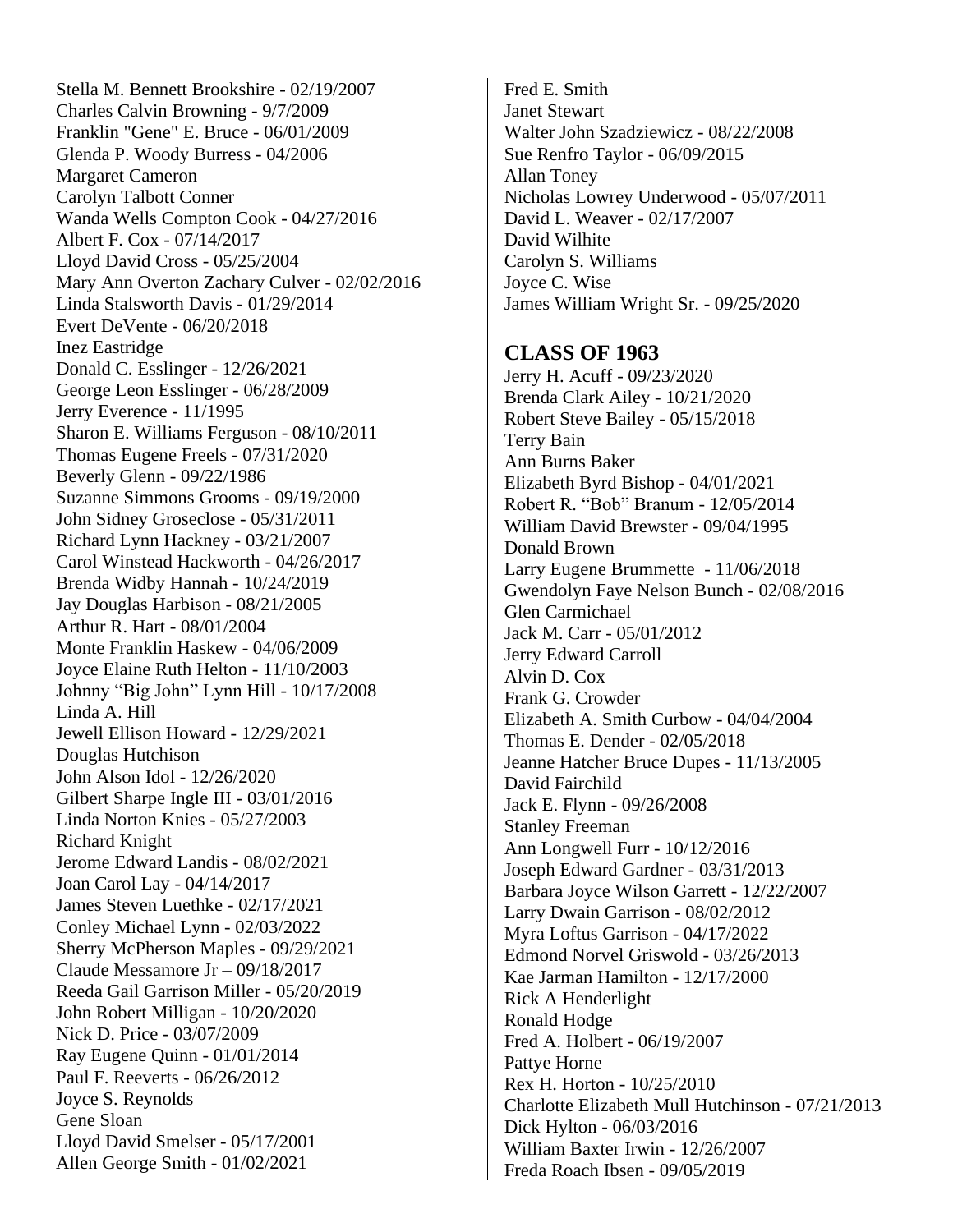Judy Elliott Jenkins David Lee Justus - 04/20/2020 Ronnie Eugene Kyle Barbara Faddis McNutt William Edgar Morris Jr - 12/28/2016 Thomas N. Muncy - 02/24/2019 Ernest J. Nicely Sr. - 02/03/2022 Mary P. Nix Brenda James Oliphant Flenor N. Person – 10/08/2008 Kenneth L. Peters - 05/20/2010 Jerry L. Polson Lynwood Earl Pressley - 08/01/2019 Richard Calvin Remine - 07/19/2013 Priscilla Mayes Roberts Mary "Becky" Rebecca Roos - 04/11/2012 Carol Ann McCarty Rutledge - 11/11/2000 Don A. Satterfield - 10/06/2010 Mary Gwyn Shafer - 10/14/2009 Kenneth M. Shetterly Joe Paul Spoon Brenda Lett Steel Brenda Lusk Trapp - 03/02/2021 Kenneth Tudor James E. Wallace Wilma Honeycutt Webster Ronnie Alfred Whaley - 11/25/2019 Loran Sonny Wichser - 01/09/2016 Ron Widby - 12/23/2020 Clyde Van Winkle David R. Woods - 10/12/2014 John Franklin Woods - 09/09/2020 James F. Workman - 02/12/2019 Richard Grey Wright III - 04/22/2017

## **CLASS OF 1964**

Larry Kenneth Allison - 01/14/2017 Mary Hill Allison – 02/23/1990 Linda Hays Anderson - 04/15/2000 John Michael Armitage – 09/09/2017 Ronald Conway Arnwine - 12/06/2011 Tommy Lynn Ault - 04/07/1995 Lyde H. Bales - 10/07/1994 Shirley Ann Cross Barnard - 09/06/2014 Bill Eugene Barry - 06/19/2019 Karen Palmer Baumann - 02/07/2019 Arthur E. Biggs David Joe Bishop - 02/06/2022 Herbert F. Bowen Jr. Gary Lynn Burchfield - 07/13/2019 Sandra Woody Burgess - 01/17/2021

David Loren Burnette - 02/06/2005 Tommy Ray Burton - 07/04/2010 Bonnie McGhee Campbell - 06/20/2017 Martha Pinholster Cannon - 03/30/2015 Horace Edward Cloninger - 09/07/2009 Bonnie Toney Collis - 11/26/2016 Richard Wayne Cox - 08/11/2008 William Joe "Bill Cranford - 09/23/2016 Melvin Buddy Cross - 01/24/2020 Marilyn Thompson Dempster - 11/17/2020 David R. Doane Douglas Ely Eckard Sr - 07/16/2019 Nancy Karol Strange Esslinger - 01/04/2006 Larry Edgar Fielden - 09/22/2015 Brenda "Breezie" Caudle Finley - 11/07/2020 Glen Fleenor Royce Marshall Fout - 08/01/1976 Marion Richard Furrow - 01/01/2005 David C. George - 09/08/2017 Candance Gaut Giger - 06/05/2021 James D. Gorghis - 01/03/1983 John Daniel Hall - 09/14/2020 James S. Hansard Jr. - 08/14/2013 Joseph L. Heath - 03/13/2009 Barbara Joyce Newcomb Hedrick - 09/27/2018 Betty Mize Heim - 05/12/2022 Victor Heim Bill B. Henry - 09/2004 Steven R. Hicks - 03/14/2012 Mary Frost Hobock - 09/06/2021 Janice Lynn Dugger Hockensmith - 11/05/2007 Patricia Hope Hoffmeister - 12/05/2020 James D. Holbrook - 11/25/2019 Betty Jane Mayes Jeffries - 01/22/1997 Larry L. LaRue Jr. - 05/04/2016 Joyce Elaine Hudson Lockett - 01/20/2019 James Edward Loveday - 05/25/2016 Mary J. McBath - 05/12/2003 George Thomas McCarter Sr. - 07/15/2006 Brenda Carol Wilson McCloud - 04/11/2011 James Denton McMillan - 06/07/2009 Rebecca Diane Bishop McNabb - 05/13/1997 Harley Earl Moore Jr. - 07/27/2001 Judith Ingle Moore - 02/14/2005 Carole Marie Morris - 02/23/2022 Eugene Ray Perry - 01/26/1997 Jerry Don Reynolds - 10/18/2017 Gary Carl Rose - 07/22/2015 Larry Ellis Rose - 01/22/2017 Brenda Gosbin Ruth - 11/11/2021 William Arvil Sandusky - 10/18/2014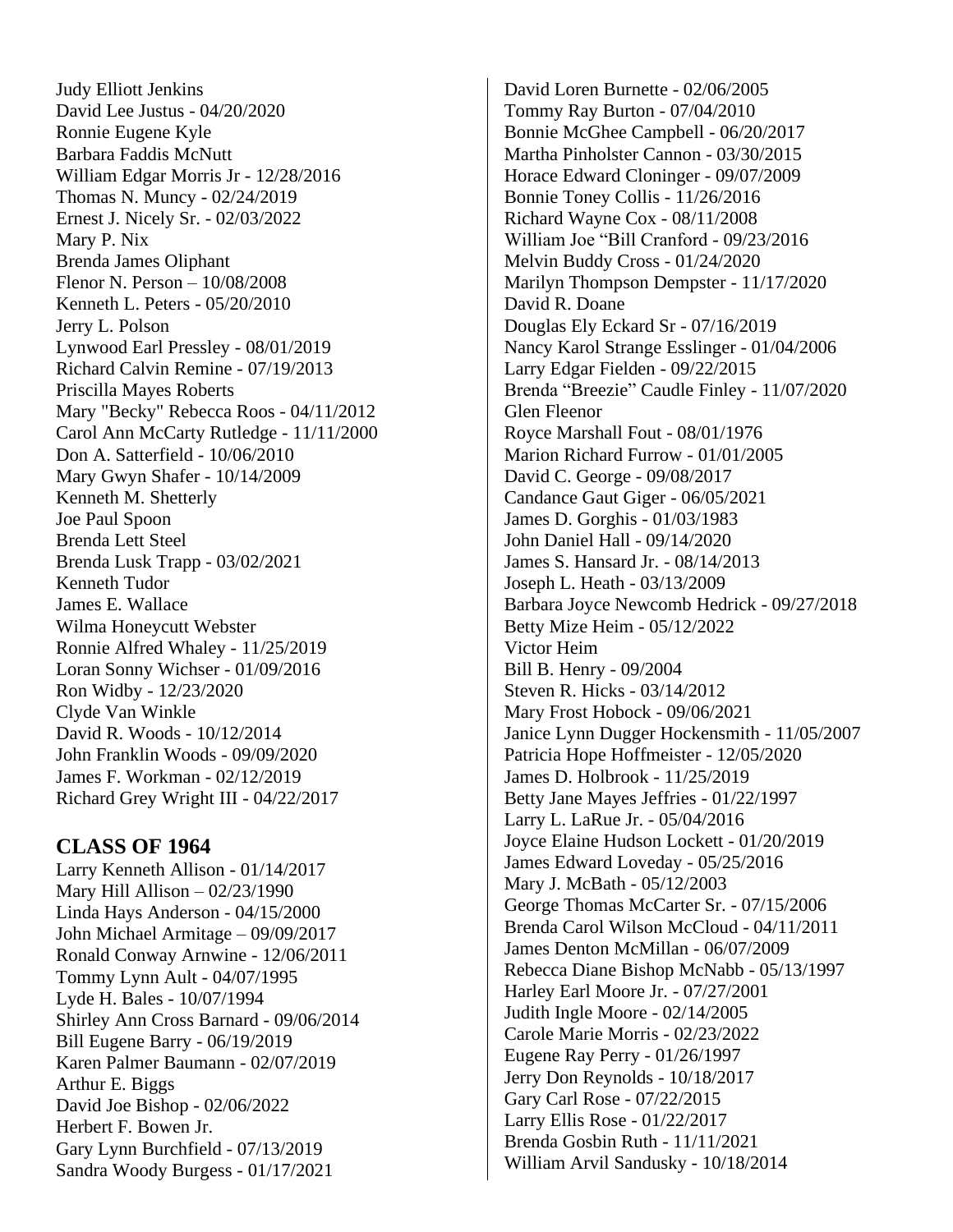James Richard Scarbrough - 10/18/2001 Juanita Ward Selvidge - 03/10/2001 Loretta Ferguson Sharp - 09/12/2020 Randall A. Shultz - 11/08/2007 Charles Edward Simpson - 03/03/2010 Gail Wayne Skeen - 12/05/2019 Carolyn Buchanan Smith - 09/16/2017 John Charles Spears - 01/17/2000 William Eugene Spiller - 04/05/1992 Danny Edward Spitzer - 01/24/2022 George Gary Stout - 06/25/2019 Sara Hinds Suffridge - 12/12/2003 Martha Lucile Graves Summitt - 11/20/2005 Joseph Wayne Tallent - 02/04/2001 Carol Smith Tiller - 05/19/2017 Ray Harold Tingle - 12/31/2021 Louise Elaine Valentine - 07/19/2002 Jean "Jeanie" Marie Tarwater Voorhees - 01/27/2002 Judy Stalsworth Wade - 11/22/2017 James F. Ward Jr. - 07/27/2011 Gary Wayne West - 11/16/2010 Charles Edward Westbrook Jr. - 01/15/2004 Marvin O. Whitlock - 04/03/1980 Alvin Eugene Wiles - 05/13/1968 Ronald Van Williams Jr. - 2013 Mary K. Williamson John S. Wilson Robert Eugene Wilson - 10/16/2009 Samuel Earl Wilson - 02/13/2019 Robert D. Wohlford - 06/22/1989 Brenda Stevens Worsham-Roberts - 01/20/1997

## **CLASS OF 1965**

Warren G. Baughert Frances L. Bean Ronnie Beeler - 06/1984 Thomas Arnold Biggs - 04/03/2011 Mae Bohanan Norma Laverne Bryant Betty Shipley Campbell - 05/12/2001 Ronnie Cash Wanda Ward Childress - 09/20/2018 Alvin Coleman - 12/06/2014 Eddie Conner E. C. Daniel Glen Alan Day - 01/21/2012 Johnny Michael Dunsmore - 05/10/2015 Michael D Easterly - 02/15/2021 Linda Armstrong Endicott - 11/24/2019 Cynthia King Epps - 04/09/2005 Linda Kate Waggoner Giardina - 03/1997

John Thomas Hanna - 01/20/2002 Linda C. Turner Hendry - 01/28/2015 Patricia Miller Hicks - 01/07/2016 Penny Barrows Hinchey - 11/26/2012 Donald E. Hobbs - 11/18/2016 Donna Allen Holbrook - 05/11/2017 Ronald "Tucker" E. Jones - 05/25/2008 Thomas Richard Jones - 08/18/2015 Tommy Keene Mary Quick Kirby - 10/26/2019 Gwendolyn A. Kerr Lynn - 10/07/2008 Lynda Trost Maples - 09/16/2015 Danny McElroy Ronald J. McKinney Stephen Allen Mitchell - 11/02/2020 Lynn Moneymaker Thomas "Tommy" L. Monroe - 04/12/2007 Brenda P. Weaver Moore - 05/04/2005 Frank Eugene Morgan - 10/09/2011 Jerry Herman Morton - 08/03/2010 Mike L. Ogle - 07/19/2021 John Lynn Pace - 02/01/2022 Linda Gail Raggio Phillips - 11/02/2008 Marsha Strader Phillips - 03/25/2005 Joann Pitts - 09/21/2005 William "Buster" Franklin Raney - 09/03/2005 Tony E. Rice - 2021 Jerry Robinson Robert A. Robinson - 09/04/2010 Bob Scarbrough Connie Hill Scott - 05/31/2013 Ronald Eugene Seay - 06/28/2006 Miller Francis Shelton - 03/19/2007 Kenneth Eugene "Sluggo" Slagle - 12/20/2015 Joe R. Steligo - 01/23/2004 Becky B. Sandusky Stout Wanda Faye Allred Thomas - 12/31/2001 Shirley Travis Orville F. Turner Billy Joe Viles - 03/26/2015 Linda Walton Eddie P. Ware - 10/11/2004 Robert E. Whitaker - 05/17/2001 Roger Kenneth Witt - 07/31/2020 Ronald Stephen Willard - 02/05/2015 Donald Michael Williams - 9/26/2006 Ronnie F. Williams - 06/24/2016 Pam Lynch Wilson

**CLASS OF 1966**

David Michael Badgett - 06/30/2006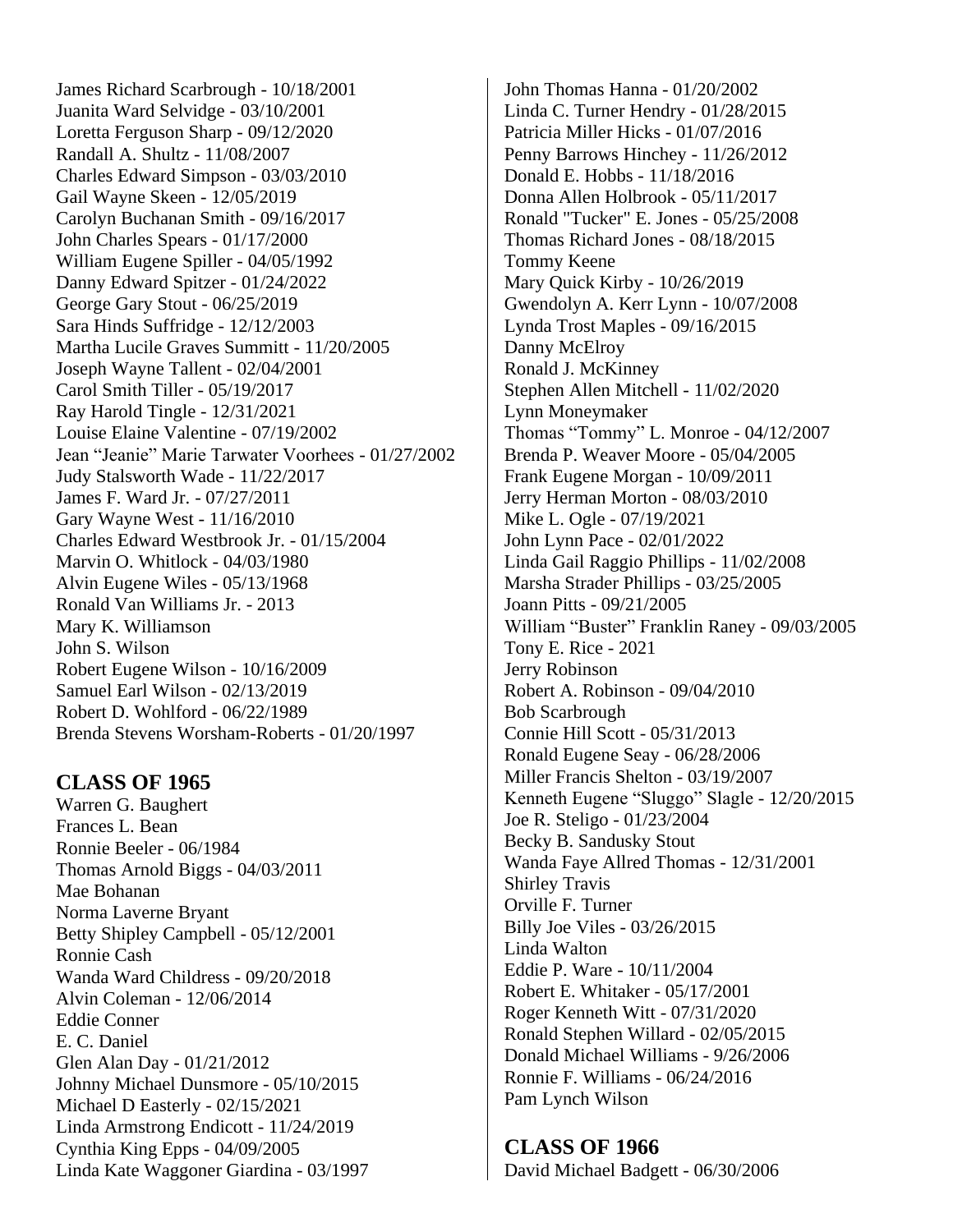William S. Baldwin - 10/18/1980 Bernarda M. Bango William Lee Beal II - 06/03/2015 Gregory Allen Bell - 01/23/2022 Loyd Blalock - 11/18/2017 Floyd Tommy Buckner Michael W. Claytor - 12/18/2009 Jerry Lynn Coburn - 12/09/2015 Willie Fred Dail Jr. - 12/31/1967 Frederick W. Daniels - 04/1978 Marye G. Carter Davidson - 1968 Walter M. Davis Christopher Mason Fiege - 08/29/1994 Mike Fleenor Ted E. Fowler - 02/08/1996 Sennia Kaye Dave Haile - 12/28/2008 Pat "Patsy" Harriet Williams Hale - 06/19/2009 Jerry L. Hankins - 05/11/2014 Steve W. Hays David L. Hicks - 09/01/2017 Teresa Floyd Hicks - 02/21/2016 Joseph W. Higgins Terrell "Terry" W. Hinds - 08/31/2011 Daniel L. Hodge Laverne Frances Taylor Hudson - 09/22/2014 Brenda Sue Kelley - 01/14/2020 Carlos "Sonny" R. Kivett - 08/24/2006 James Michael Lee – 09/17/2005 Stanley Mayes - 12/08/2017 Billy Joe McCarter - 09/16/2006 Richard A. McCroskey - 01/07/2004 Joyce A. Carpenter Messer Charles Miller Earl Wayne Muncy - 05/29/2010 Marl Julian Murphy - 09/20/2007 Eugene E. Newman Patsy Greene Newman - 09/29/2021 Jerry Lynn Noe - 06/22/1967 Elizabeth Norris Wilford Wade Ownby - 05/24/2004 Clifford F. Porterfield - 05/15/1998 Gary R. Price - 1/2007 Alan Leroy Reynolds Barbara Evars Ridenour - 09/23/2017 Steven Douglas Rose - 12/14/2020 Jane P. Russell Lawrence E. Sharpe - 08/18/2007 Henry L. Slaughter - 08/11/2005 Diane J. Stewart Linda D. Styles Michael W. Sullivan

Brenda Gail Taylor - 05/10/2022 Gary Wayne Terry - 01/28/2008 Brenda Thompson Robert Lee Waldrop - 04/11/2010 Patti J. Russell Walker Charlotte Ann Cruze Washam - 02/04/2010 Cheryl Whaley Oscar N. White Jr.- 03/06/2016 Sam H. White Stanley Nathan Wilhite - 09/23/2003

#### **CLASS OF 1967**

John "Buddy" Barr - 01/24/2017 John Ramsey Bickers - 09/22/2004 Joyce A. Bowman Kenneth E. Burkhart - 10/04/2004 Gwinda R. Cagle Barbara A. Carmichael Stephen Edward Cockrum - 03/09/2017 G. Louise Large Coleman - 07/13/2013 Patricia Miller Monroe Coward - 03/04/2018 Mary Ward Cox - 10/16/2020 Leroy J. Crawford - 07/17/2004 Kenneth H. Criswell - 08/17/1998 Raymond H. Davis Spencer L. Davis II - 06/24/2016 Luther Alison Dick - 08/15/2012 William Carl Doyle - 07/24/2017 Linda Loftus Dunaway - 04/30/2018 Harold E. Flatford William A. Ford Ronnie Eugene Foust - 09/09/2021 Rebecca Seymour George - 03/11/2020 Phillip George Gorghis - 10/06/1991 Gary Lynn Grant - 01/07/2005 Dennis J. Harbin - 09/18/2006 Leonard A. Hill - 05/12/2007 Robert Earl Huffaker - 12/01/2016 Michael E. Hunter - 03/09/2008 Milford David Hylton Jr - 07/19/2018 Constance Rhea Humphries Jones - 01/1999 John Albert Kington - 02/05/2018 Lydia Sue Kyle - 1991 Richard Lyon - 10/31/2015 Fred W. McMillan - 03/01/2004 Floyd Edward Murphy - 06/23/2021 David Gene Nichols - 04/28/2017 Catherine A. Patton - 08/11/2013 James W. Payne Robert Wesley Pickle - 09/03/2009 Cathy Mildred Rhea Pratt - 03/06/2002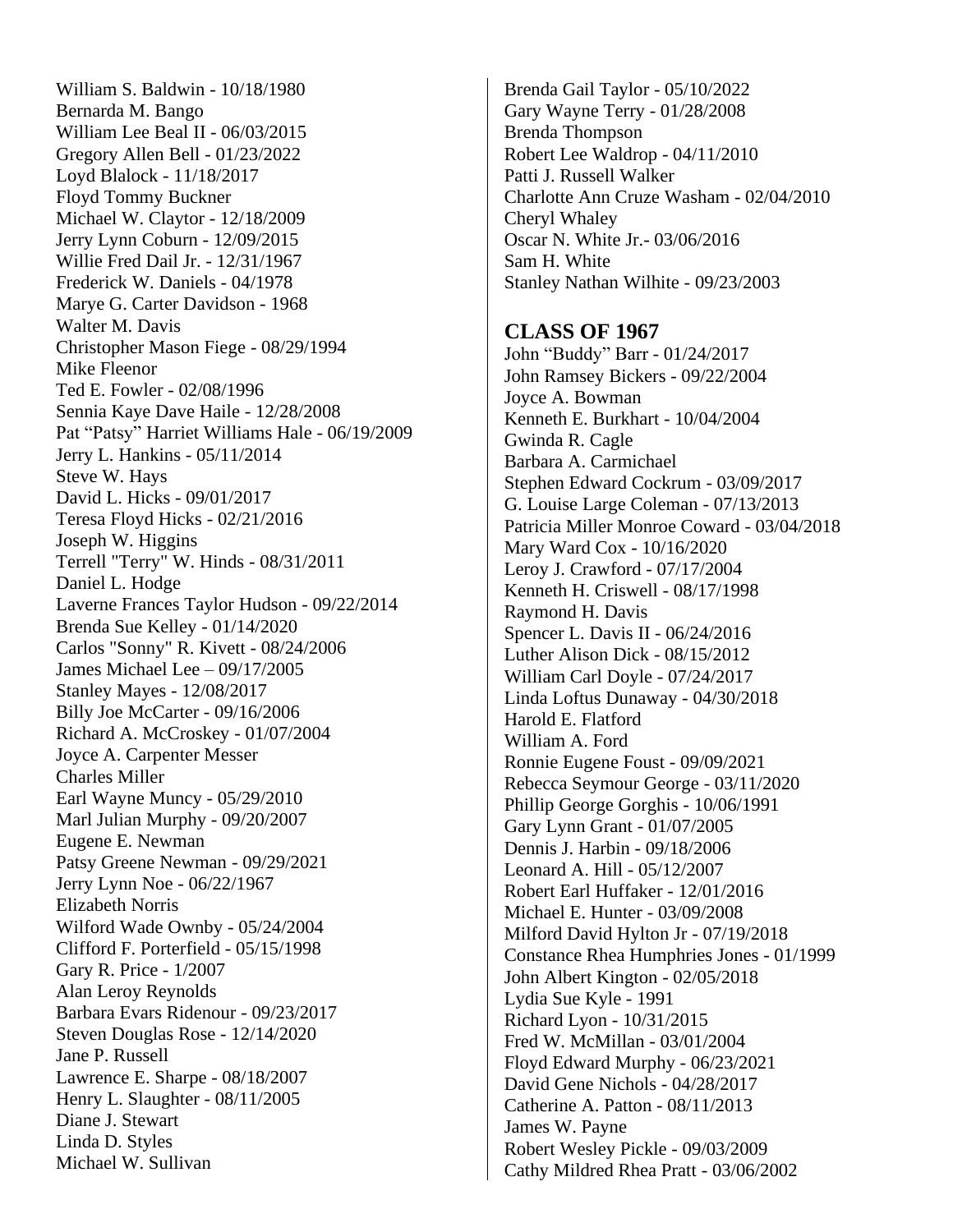Donna Renshaw Ragle - 11/06/2019 Terry Lee Reeves - 06/09/2008 Karen J. Freels Root Linda Kron Russell - 08/06/2020 Hugh H. Ruth Catherine Elizabeth Moorehouse Scott - 03/30/2014 Joan Harb Shannon - 12/09/2017 Gary S. Smith John L. Smith Cynthia Stevens - 02/28/2022 Willie Ed Sullivan - 06/27/2008 Steven Nelson Tallent - 05/24/2016 Arvil F. Vandergriff - 07/25/2010 Warren Wade - 02/25/2014 William R. Wade Richard P. Walker - 03/1992 Shirley Chambers Westbrook - 05/27/2021 Linda Westerhold Gary Wayne White - 09/28/2021 Linda J. Kirklen Whitley Judith Thomas Whitt - 02/10/2015 Lilly Joann Widby - 08/29/2018 William "Bill" S. Wilson - 04/16/2007 Franklin E. Wright Steven M. Wright

## **CLASS OF 1968**

Mercedes Hanson Arnwine James E. Asquith - 03/26/2022 Michael Kelley Ballew - 07/15/2006 Dennis Roger Branstetter - 09/14/2005 Alan Coleman Brantley - 12/27/2015 Danny Lee Breeden - 08/29/2010 Cynthia A. Porterfield Buchanan - 04/20/2011 Dave J. Bullard David Lynn Cash - 07/04/1978 Steven LeRoy Calhoun - 03/18/2021 Lincoln "Do Dah" Lynn Davis - 03/10/2006 Tommy Davis Don Edwin Deathridge - 09/1994 Susan Overton Emory - 06/01/2016 Terry L. Finger Edgar E. Fleming - 04/01/2002 Pat Cunningham Hatfield Bruce Holloway Sherry E. Honeycutt William Daryl Kerr - 02/25/2018 William Edward Keesee - 06/11/2021 Danny Harold Kinser - 09/02/2002 Shirley Lafollette Carolyn Jeannie Goosie Lakins - 06/07/2010

Linda "Chipper" Lett - 10/08/2017 Bernice Leverett - 08/11/2004 Robert Michael Lewis - 09/13/2019 Malcolm Lovingood - 02/01/1991 Freddie Maples Clifford L. Massengill - 02/1995 Elvis L. Mayes - 07/13/2016 Sue Tabor McKenzie - 04/18/2020 Cynthia Widener McNutt - 12/29/2018 Robert C. Miller Zoe Driggers Milligan - 02/06/2005 Charles E. Moore - 2021 Ann Ogden Daniel J. Orndorff Steve Troy Overstreet - 02/08/2001 Barbara Owen Ronald Samuel Pate - 06/01/2017 William "Billy" Wayne Plummer - 03/06/2017 Robert "Bob" Montgomery Rogers - 04/01/2013 Carla Smith Samples - 12/27/2021 Roy Nathan Shearer - 10/23/2013 Gary L. Smith - 1978 Thomas Starkey James Steele Lloyd C. Tabor Douglas Ronald Taylor - 01/16/2016 Larry Tindell David Earl Underwood - 10/04/2009 Larry Franklin Vineyard - 06/10/2017 Jackie E. Walker - 12/05/2002 William "Bill" Williams - 05/06/2021 Gerald Lynn Wright - 01/22/2019 Alan Young Douglas Lindley Young - 12/04/2012

## **CLASS OF 1969**

Gary Arnold Bledsoe - 01/22/2009 Tonia L. Brock Orville Charles Brown - 12/13/2004 Michael David Burkhart - 06/09/1975 Jim Allen Cannon - 07/06/2004 David "Doc" Wayne Collins - 06/18/2005 Douglas Martin Condry - 08/16/2009 Terry L. Davis Sam Faust Dennis A. Grahl - 08/07/2015 Karen L. Hicks Charles E. Hudson Jr - 05/07/2018 Philip Jarmon - 04/05/2014 Alfred "Big Al" Ludwig - 04/19/2021 Paul Mahan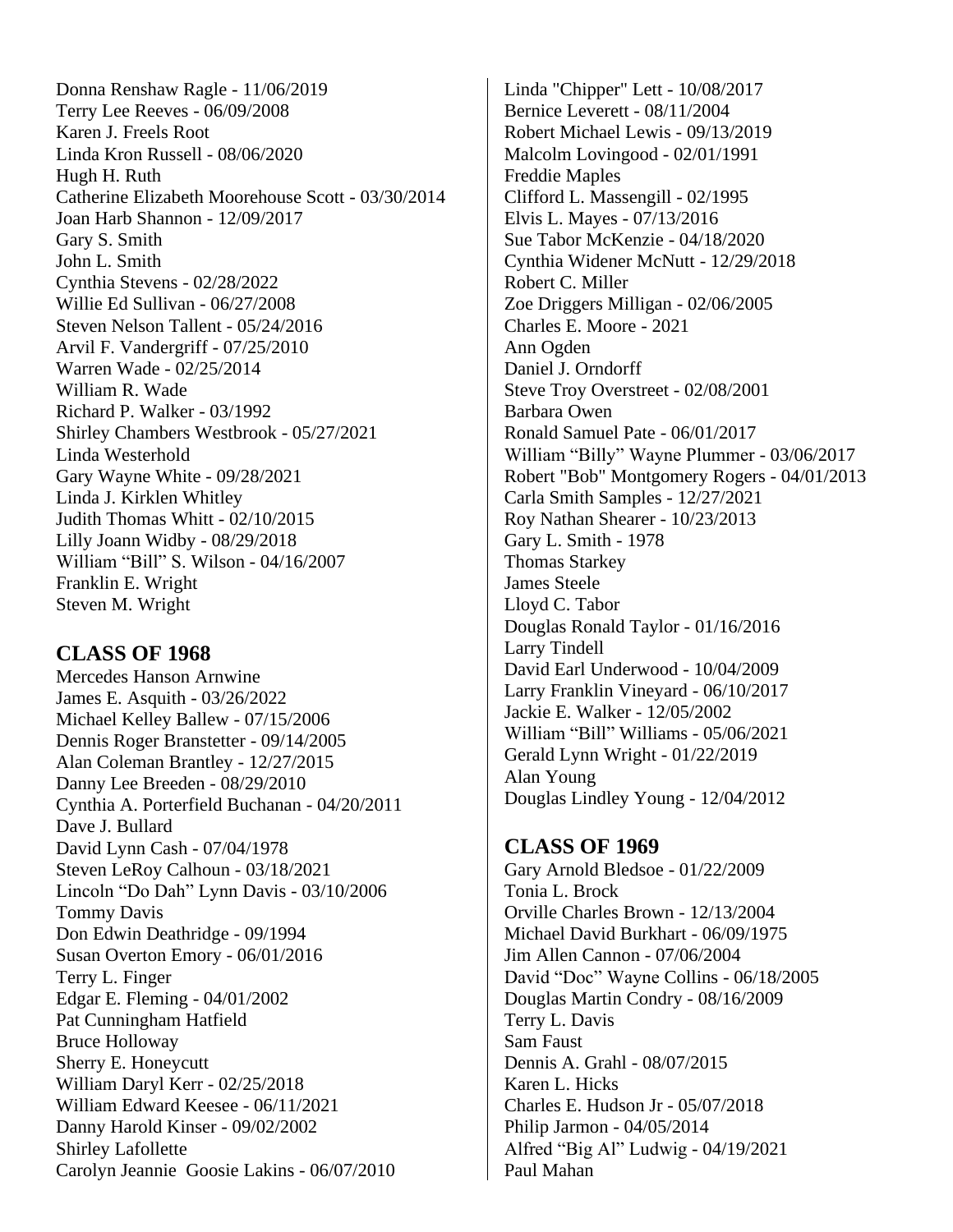Pamela Moore Garrison McPherson - 11/02/2011 Edward C. Monroe - 02/28/2005 James Clyde Muzyngo - 02/25/2011 Jennifer Kron Nichols - 11/05/2004 Dennis Keith Parsons - 03/26/2019 Rena D. Peltier Betty Sue Hatcher Newcomb Plymale - 04/18/2018 Donna Lynn Acuff Pryor - 04/16/2018 Karen Blaine Ragan - 09/25/2015 Rebecca Ramsey Gerald D. Rolen Jerry W. Rose Kennera L. Seymour Clyde E. Shelton Steven Speers Calvin Morgan "Chuck" Stevens - 01/26/2022 Mary Emily Stratton - 01/15/2021 Deidre Wyrick Thompson - 02/23/2008 Stephen Allen Tinnel - 04/10/2017 William Michael Turner - 09/10/2019 Connie Turner Underwood - 04/17/2021 Charles T. Watson Jack R. Wilson - 03/27/2021 John T. Wright - 12/28/2018

## **CLASS OF 1970**

Martha Mynatt Barr - 04/20/2013 Barkley Eugene Batman - 04/29/2007 Robert Douglas Beals - 05/14/2019 Robert Perry Bean - 09/22/2017 Gary Lynn Bowling - 06/25/2021 Ray Busic - 06/12/1982 Benjamin S. Carter Kenneth W. Clemons - 05/26/2008 Samuel Coach - 10/1975 Billy Ray Coburn - 01/18/1998 Wilma Woods Cooper - 11/08/2020 Steve Creech - 05/03/2015 Katherine "Kathy" E. Valentine Culbert - 09/05/2009 Vickie Dotson Lindsey C. Dutton - 07/24/1993 Terrence Michael Felker - 01/29/2019 Jo Ann Ford - 05/01/2011 Rick Lee Fox - 12/30/2017 Betty Quinn Gambill - 02/05/2021 Robert C. Hankla - 09/24/2004 Vernon Dwight Hardin - 04/16/2020 Earl Thomas Hauther - 07/03/2019 Steven D. Hicks Janet Mills Hill - 11/27/2015 George "Speedy" Thomas Hudson - 09/15/2020

Stephen Carey Hunter - 03/10/2020 Donny Ray Johnson - 06/23/2007 James Edward Jones - 03/04/2019 Sharon Smith Kerley - 07/19/2006 Donald Ray Kinser - 02/25/2013 Carl Lee Koontz - 02/03/2009 Ronald Latham Randy Leverett - 10/17/1997 Jerry Lee Long - 12/15/2012 John Michael Loy - 05/24/2010 Willie "Billy" Wesley Lyles - 05/15/2003 Ralph Milsap - 06/30/2002 Paul M. Nunley Claude Murl Patterson - 10/22/2005 Sarah Margaret Patton - 11/05/2019 Deborah Catherine Gribble Poynter - 07/12/2006 Lynette Clinton Quinn Sharon Marie Campbell Racheal - 05/06/2009 David Roach - 04/24/2007 Ryan Savage Ginger Kitts Sharp - 03/28/2021 Jerry Sharpe Steven E. Shersky - 08/03/2002 Phillip Jesse Speeks Sr - 09/28/2008 Jack Dennis Thacker - 11/13/2021 Cecil Watkins Vickie Lynn Daniels Webb - 04/03/2003 Francis T. Wilhite - 03/21/1998

## **CLASS OF 1971**

Gary Wayne Arnold - 07/24/2007 Bruce L. Ball - 06/29/2005 John W. Bass - 05/09/1997 Betty Arlene McConnell Lewis Bell - 08/03/2011 Gary E. Branch - 06/13/1973 Debra Briley - 06/1978 Cread Richard Bryant - 09/08/2015 Deborah Rene Bowling Butcher - 08/11/2013 Janice Cash Capps - 07/05/2019 Douglas N. Drinnen - 10/28/1993 Timothy Ensor - 07/03/1983 Donna Gail Craig Fuller - 03/04/2015 Joe David Gibson - 03/23/1995 Marjorie Ann Brewer Gray - 11/28/2010 Jackie Byous Hammock - 08/05/1978 Phillip Earl Henry Sr - 01/06/2022 Brenda Heath Hudson - 05/11/2018 Larry Will Hudson - 04/29/2018 Thomas J. Huey - 2018 Richard Joseph Hunt - 05/26/2021 George Ireland - 08/27/1998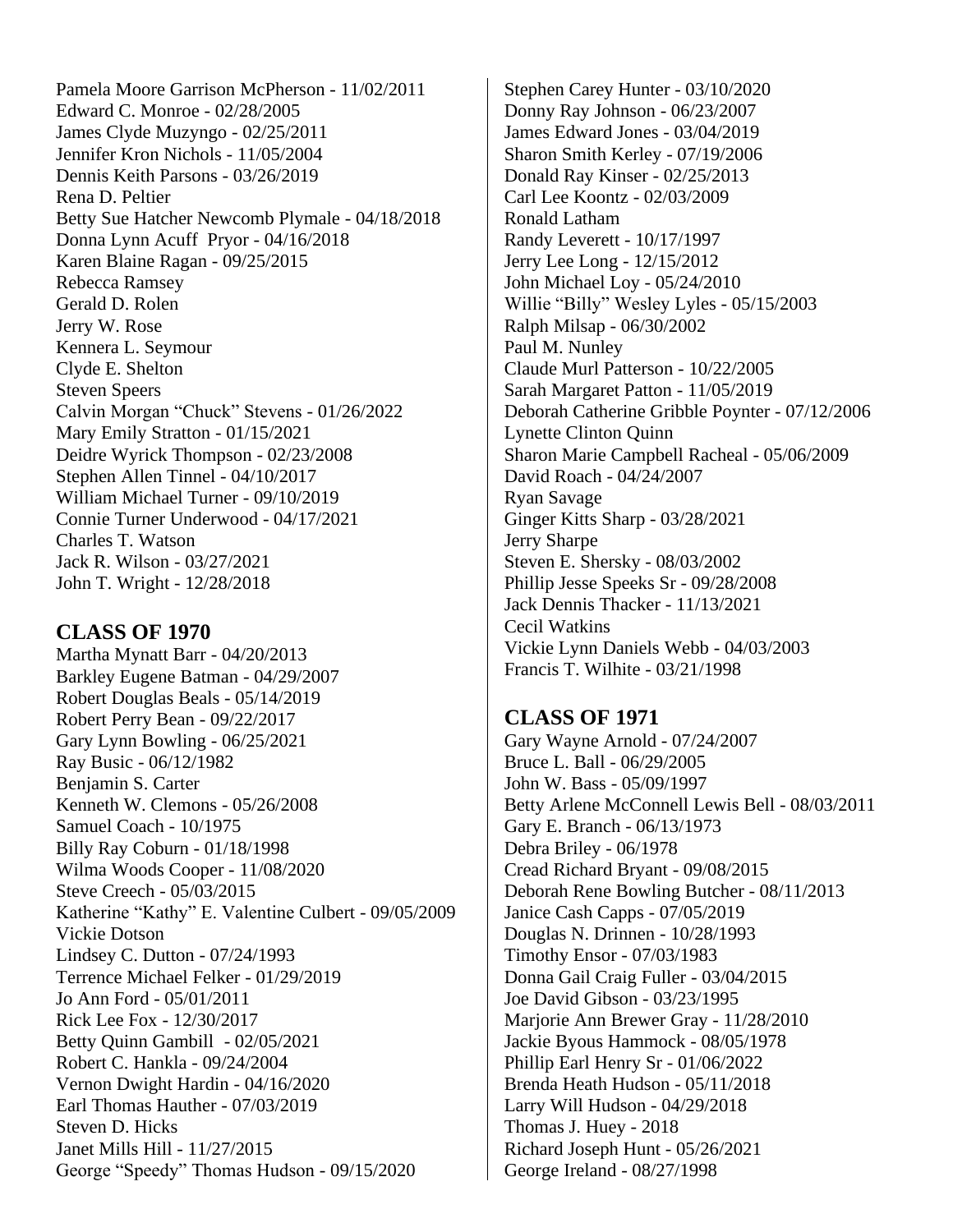Paul H. Kent - 01/2003 Kathy Jones Lawson - 01/12/2011 Mike Lail - 01/12/2021 Joann McGlothen Lattimore - 11/04/2018 James Worley Long - 04/20/1998 Leah Huffaker Lufkin - 1986 Gary Alan Majors - 12/21/2011 Anita Buckner Masterson - 04/03/2005 John Randy Mayes - 03/08/2022 Clifford A. McIntyre Mike Melton Frances Keesee Neff - 08/19/2015 Gordon E. Phillips Scot Allen Plemmons - 01/01/2022 Vickie Wallace Price - 08/29/2015 Linda Koontz Pugh - 11/28/2003 Margo Pratt Saunders - 09/28/2016 Wanda Kay Allred Self - 11/21/2000 Debbie Kitts Sliger - 01/05/2021 Michael E. Smith - 04/06/2014 Hale Snavely Coy Lester Vaulton - 09/22/2012 Elizabeth G. "Susie" Walker - 05/1994 William E. Washington Cynthia. Major Woods - 08/07/2016 Sandra Gideon Wooten - 06/11/2021 George Wright Jr. - 03/06/2015

## **CLASS OF 1972**

Sandra O'Neal Baldwin - 03/08/2017 Mary A. Ray-Murray Barham - 10/20/2003 Daniel Lee Barnhart - 11/18/2021 Rick Bates - 01/19/2006 Amy Lynch Beals - 01/01/2009 William Terry Bigger - 10/23/2012 Gary E. Brown - 10/18/1991 Gerald Bruner - 07/27/2014 Deborah Kay Davis Burnette - 10/19/2021 Mark David Busch - 01/01/2011 Daniel G. Cagle - 10/17/2006 Jon Callis - 04/20/2015 Samuel Edward Campbell - 05/13/1997 Danny Lee Cardwell - 11/28/2014 Thomas Hurdle Caylor III - 06/19/2020 Terrell M. Cheek - 12/28/2007 Michael Steven Christopher - 03/09/2021 Kathy Orndorff Cloniger - 05/16/2021 James Timothy Connors - 10/18/2016 William "Tony" Anthony Connors - 04/20/2005 William Tate Corum - 11/20/2020 Daniel "Danny" Kevin Cox - 12/19/2012

Julia E. Hogan Crippen - 05/04/1990 Ernest Daulton - 07/15/1996 Janet Williams Dodson - 09/05/2010 Charlie Ellison - 03/28/1981 Dorothy Etter - 09/29/2020 Jim Glenn Ferguson - 04/01/1989 Clarence Flemmings - 06/11/2016 Lonnie Fortenberry - 05/06/2017 Harlan Richard Graves - 06/14/2019 Alice Carter Green - 03/23/2019 Douglas Griffin Jr. - 07/12/2016 Samuel Washington Hamilton Jr. - 03/21/2020 Earl Haun - 01/02/1999 Robert Hood - 11/07/2016 Eddie Clay Howard - 08/01/2008 John P. Humphries - 07/2019 James Ernest Irwin Jr. - 03/03/2017 Vicki McGill Jarmon - 08/23/2013 Carmen Angela Hendricks Johnson - 09/06/2005 Timothy C. Keels - 05/05/2011 Matthew Owen Kirby - 09/07/2012 Shelia A. Kitts - 08/17/1990 Brenda Idol LaMontagne - 07/17/2016 Bert Eugene LaRoy - 05/14/2013 Danny O. Latham - 10/01/2004 Howard Lattimore Jr. - 08/11/2015 Darius Earl Lewis - 05/07/2006 Harold Lee Lyles - 03/29/2001 Robert Steven Maples - 07/18/2017 June Cheatham McCrady - 05/28/2012 David Rittenhouse McClure - 08/05/2014 Ira Minnefee - 10/23/2007 Gary Lee Monroe - 08/22/2012 Terry Needham - 04/22/1982 Thomas H. Oglesby - 03/2007 Randall Peoples - 01/28/2018 Michael S. Phillips - 2003 Sally Acuff Rau - 10/06/2006 Terry Lynn Reynolds - 03/08/2008 Pamela Delores Rose - 05/24/1987 Kathy Andes Sellers - 05/11/2020 Steven Darriel Slagle - 02/22/1986 Horace Stair - 07/26/2020 Lucy Katherine White Strunk - 05/13/2015 Ada Ruth Payne Taylor - 12/04/1984 Fred Thomas Walker - 07/12/1972 Janice Williford Warwick - 11/2015 Curtis Wayne Wilkerson - 04/11/2014 Harold Lyndol Wilson Jr - 02/24/2021 Montest Woods - 10/07/2019 Teresa Ann Hawkins Wright - 05/27/2008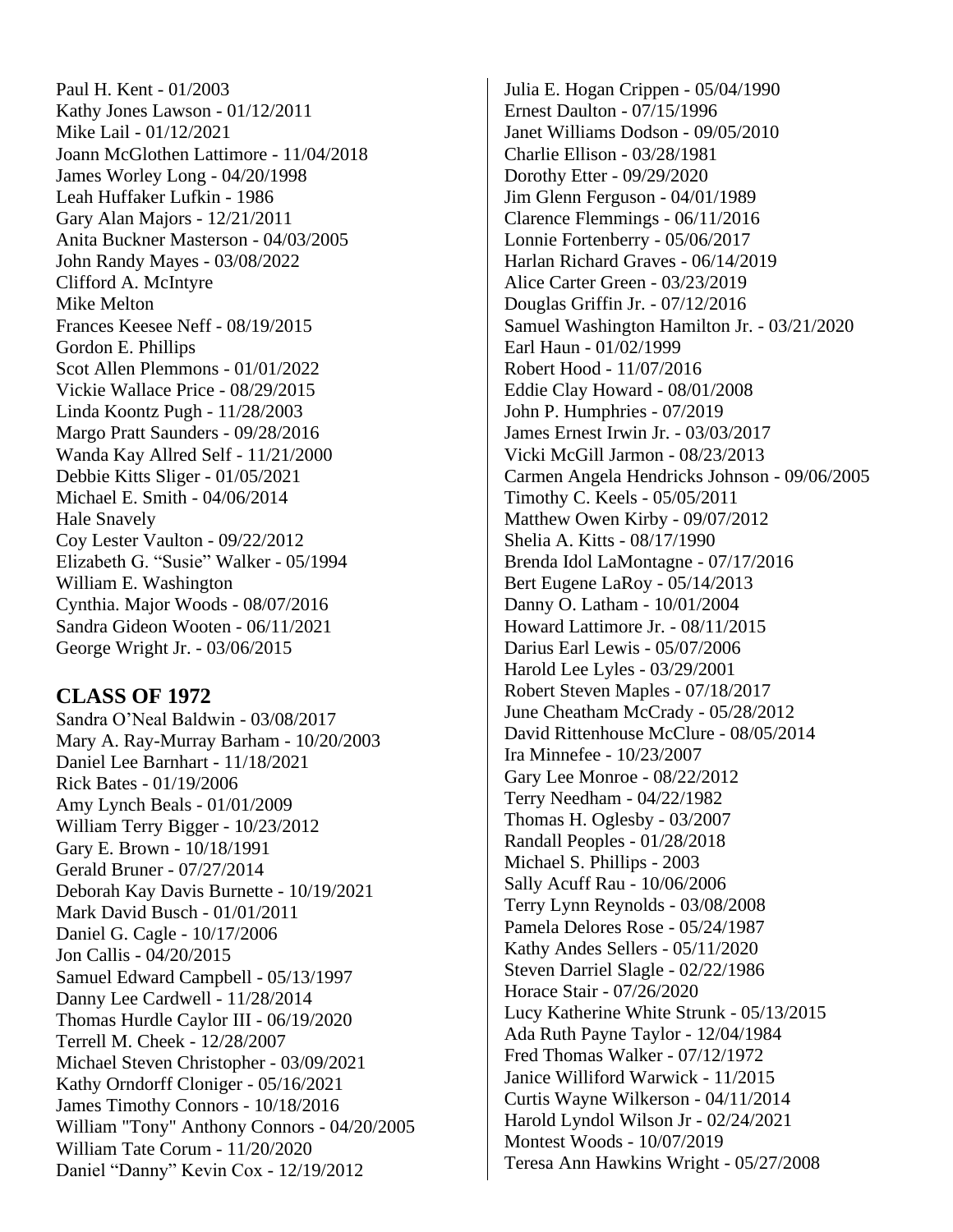#### **CLASS OF 1973** Carolyn B. Alexander - 10/10/2006 Jimmy Bird Mike Callahan Charles Lee Callis - 05/05/2000 Greg Carter Robert Thomas Cheatham - 01/25/2007 Michael E. Childress Bill Clark - 03/14/2014 Larry Wayne Clark-07/13/2020 Marvis Coach Ricky Cowden George Edward Cox - 06/26/2019 Leroy S. Ervin - 05/05/2005 Mike Fox James K. Goldston - 08/24/2006 Debbie Kay Grove - 08/22/1980 Dorothy Hale Gail Victoria Hall - 11/29/2020 Jimmy D. Harper - 11/14/2006 Ronald Kerr Helton - 11/30/2006 Gary E. Hoskins - 09/17/2011 Danel Ray Hudgins - 01/12/2020 Raymond "Ray" Edward Jarnigan - 04/19/2010 John Jones Jerry A. Keck Terry D. Keck James "Jimmy" Mack Kirby - 12/2002 Bobby James Leverett - 01/14/2022 Patricia Lowe Frederick Dean Ludwig - 07/22/2015 Louis "Bill" William Mehlhorn II - 03/06/2013 Ted Moon - 12/06/2017 Jennifer Faye Cole Moore - 11/22/2009 Carol Morgan Tony O'Brien Randy Parker Polly Owens Presnell - 08/22/2020 Larry D. Reese - 10/04/2010 Aletha "Letha" Taylor Russell - 07/03/2006 Terry Lee Smith - 04/11/2017 Ronald B. Stephens - 04/1993 Carl Wesley Turner Jr - 03/10/2014 Joe S. Whisman Gregory Wayne Wilkerson - 10/18/2012 Teresa "Terri" Wise – 05/01/2009 Wanda Shell Woodruff

**CLASS OF 1974** Mike Arthur Forest A. Bradley - 03/24/2004

Terri Brady Linda Mills Cabage - 05/11/2018 David W. Christian - 09/21/2010 Susan Faulkner Christian - 05/12/2009 Tim Cogburn Sandy Daughtery Larry Davis Vernon Dockins Charlotte J. Watson Engle - 07/01/2011 Jeri Lynne Strange Garner - 08/01/2011 Rhonda Day Hackney - 11/29/2021 Clyde Earl Hall Jr - 04/15/2016 Larry Steven Hall - 06/02/2018 Isaac "AJ" Hawkins - 06/1993 Carl Kenneth Irwin Jr. - 04/15/2017 Bruce Keck John Wayne Kincaid - 07/09/2013 Kenny King Peggy L. King Sandra Herron Knap - 02/09/2016 Gregory Alvin Madden - 06/03/2007 Jerry L. Miller Rick L. Nelson - 03/15/2019 Monty E. Palmer - 08/04/2000 Candace "Candy" S. Parker - 03/22/2008 Morelia Raw Phillips - 12/26/2011 James A. Ray - 09/04/2003 William Ramsey Roberts - 02/18/2014 Paula Jollay Sherrod - 1/22/2018 Debbi Spradlin Gwendolyn Goins Stewart - 01/13/2010 Lyonel W. Stewart - 04/17/2007

**CLASS OF 1975** Jerry Lynn Bass - 05/28/2009 Gregg Durham Brown - 06/05/2020 Steven L. Buford - 04/05/1985 Deborah "Debbie" Sue Carringer - 08/09/2007 Ronald L. Cooper Wanda Whitson Counts George Robert Crawford - 06/24/2006 Sandra Ann Draine - 08/31/2017 Linda Sue Groce Fairchild - 09/24/2009 Richard Carroll Hance - 05/20/2014 Margaret Kathy Helton - 03/15/2012 Joyce M. Hinton Roger Wayne Holloway - 12/23/2011 Van Hughett Kurt Julian - 05/2020 Rodney Lowery Richard D. McLain - 10/23/2007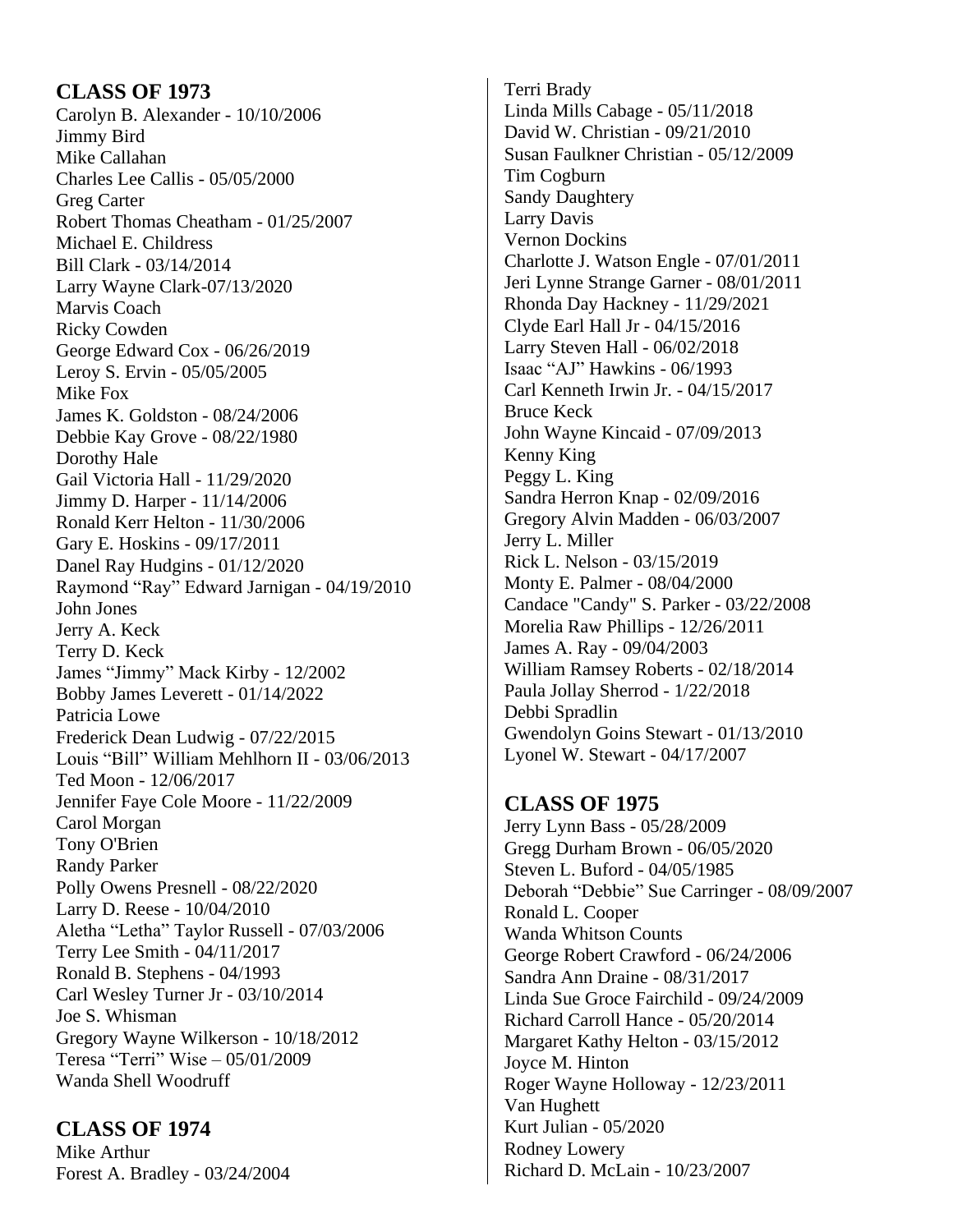William D. Newcomb - 09/05/1988 Thomas Richard Nolly - 11/30/2021 Joseph L. Peele Diana R. Roach Robert Eugene Robertson - 12/12/2007 Laura Fite Spickler - 04/24/1995 Aida Stone - 03/04/2017 Terry Randall Tallent - 08/23/2004 Charles Taylor Rick Dewayne Wise - 12/03/2019 Mary Kathryn Holsonback Wolfenbarger - 02/15/2013

## **CLASS OF 1976**

Gary Warner Clark - 01/07/2012 Rebecca Jane Collins - 11/26/2020 Rodney Lynn Collins - 08/21/2018 Jacky Russ Corbin - 09/30/2011 Sandra "Sandy" Gail Bost Doyal - 06/11/2011 Thomas L. Draine - 01/30/2007 Judy Ellen Dugger - 10/04/2011 Regina Dunn - 07/09/2006 Benjamin Riley Farr - 02/03/2014 Susan Bowman Gilliland - 01/18/2012 Charles Garland Goosie Jr - 02/27/2020 Deborah G. McCoy Holt - 02/14/2003 Ranee M. Stanley Jennings Stanley Paul Latham - 09/25/2021 Len Lawson Rhonda Powell Leaper Claudette "Claudia" Fulton Love - 03/28/2002 Rebecca Darlene Wells Manis - 06/20/2008 Robert S. Mayes Norman McKissick - 11/1976 William Michael Renfro - 05/03/2019 Chandler Robinson Christopher Neal Sams - 09/12/2011 Terri Beaubien Sayler Roby L. Shields - 06/04/2015 Michael Eugene Smith - 07/11/2006 Sandra Lawanna Strickland - 11/19/2015 Carl A. Thomas Sr. - 11/14/2015 Melvin James Ward - 06/01/2006

#### **CLASS OF 1977** James Allison - 01/25/2021

Craig Lynn Anderson - 11/22/2007 Georgia Busic Ayles - 10/18/2014 Elizabeth J. Brown - 09/10/2019 Carol Ann Cinnamon - 05/04/2018 Danny Davis - 09/26/2020

Gary Ray Dunn - 08/16/2021 Broderick Fulton - 05/1976 George Lincoln Harb - 02/16/2021 Francis Patrick "Frank" Heim - 1992 Howard Sterling Hensley - 10/16/2021 David D. Hipsher - 03/25/2013 Danny Eugene Kimbrough - 12/04/2018 Connie Rene Tidler Maynor - 02/05/2018 Joan Dinnia McMullen - 05/27/2018 Kathy D. Newton - 08/03/2007 Floyd "Marty" Lamar Patty - 12/22/2018 Jeffrey W. Powers - 06/19/2018 James "Bill" William Ray - 01/14/2012 Helen Sue Stevenson - 06/18/2016 Mark K. Watson - 05/06/2010 Steven L. Watson - 07/12/2005 Timothy Allen Widby - 11/09/2019

## **CLASS OF 1978**

Gregory M. Arnold - 04/13/2010 Ricky Eugene Bales - 02/02/2009 Janice Ward Berry - 02/25/2014 Kim Proffitt Cate - 09/10/2021 Connie Pritchett Coram - 04/08/2017 Penny Kay Cox - 05/06/2020 Allen Neil Davis - 08/11/2020 Patricia A. Czubeck Farmer - 06/2004 Phillip Terry Hammond - 08/21/2007 Linda Sentell Harper - 05/11/2022 Robert A. Helton - 10/10/2009 James Eddie Hurst - 02/06/2014 Jeffrey L. Killingsworth Velta Smith Lane - 09/26/2018 Mark Stephen McCarty - 11/08/2012 Ronald David Miller - 03/13/2013 Lorna Hatcher Norwood - 12/04/2012 Dean Scott Peltier - 01/27/2018 Cynthia D. Sexton Karen Shaffer - 05/15/2018 Stephen L. Sheldon - 10/15/2015 Billy Lee Smith Jr - 02/26/2020 Donald L. Stahlhood Ricky Lynn Tallent - 09/24/2007 Tammy Kyleen Lee Teaster - 01/02/2016 Anita Jane Wilkins - 09/05/2012 Eugene "Junior" S. Wright - 06/28/2010

## **CLASS OF 1979**

Madge "Midge" Ethel Anderson - 02/01/2013 Sharon Brazelton - 04/14/2019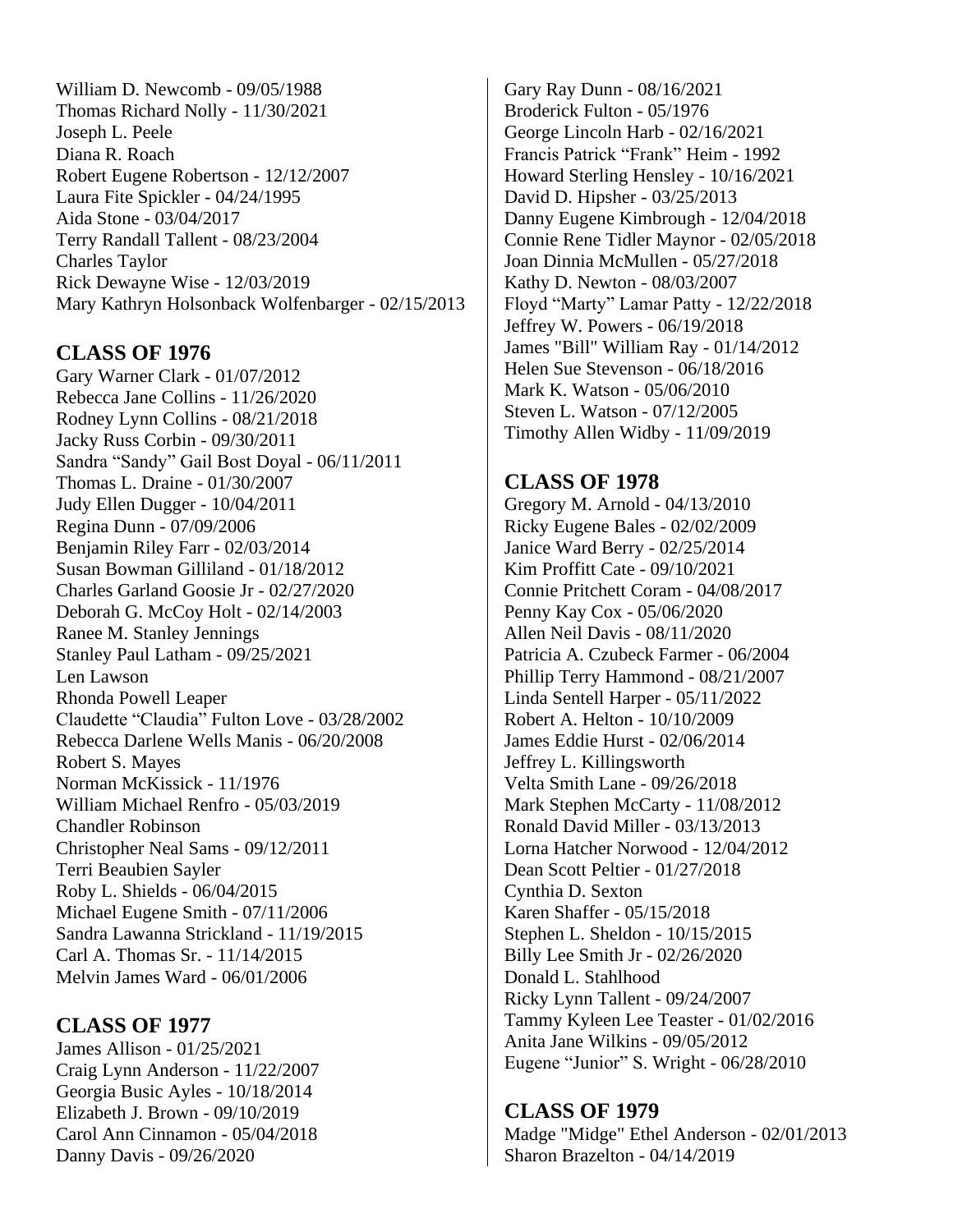Michele Cooper - 09/18/2011 Bryon Eugene Cowley - 10/05/2011 Helen L. Swanson Davis - 12/17/2008 Angela Marie Martin Jones - 07/31/2013 Jerry Peeler Key - 07/07/2019 Tim Martin Donna Sue McCord - 08/24/2019 Gregory Patrick McLain - 06/05/2015 Rita F. Daugherty O'Neil – 01/25/2019 Raymond Clark Pilant - 11/19/2005 Anthony M. Valentine - 10/20/2021 Margaret Elaine Slover Weathers - 02/14/2015

## **CLASS OF 1980**

Clarence Henry Arden - 05/27/2008 Mark Luther Badgett - 06/10/2018 John Bond Cecilia A. Bridges - 03/20/2011 Tammy Darlene Bright - 01/26/2012 Kimberly Buckner Bullock - 02/28/2020 Rockford (Rocky) Buster - 07/28/2018 Ralph Dwayne Caughorn - 12/18/2010 Robert "Bobby" Lee Davis - 04/09/2018 Chris Day Patricia Cureton Dyer - 01/16/2014 Tina Elkins - 04/14/2020 Flent Gentry Fulton - 07/17/2010 Tammy Renee Radcliff Gideon - 03/09/2010 Larry Alan Hammond - 05/15/2010 William H. Kirklen - 05/28/2017 Kathy Kirby Vickie Lynn Cluesman Major - 12/23/1997 James Ronald Newcomb - 10/29/2008 Scott Fitzgerald Nicley - 11/29/2016 Paula Peck - 03/01/2008 Susan Claudette Shropshire - 05/30/2011 Stephen Dwight Skinner - 12/27/2017 Stormy Gale Raby Strong - 01/07/2011 Mary Alice Dockins Thomas - 02/08/2022 Dennis J. Wagoner - 06/29/2004 Tony R. White - 02/11/2021 Johnny L. Williams Jr - 12/19/2020 Patrick L. Woods - 09/11/2005 Virginia Worley David A. Young - 11/10/2002 Clifton Zimmer - 08/25/2015

**CLASS OF 1981** Timothy Mark Canupp - 08/27/2018 Samuel Matthew Cheatham - 05/2007

James Ernest Kear - 08/04/2006 Scott L. King Jeffrey Allen McFalls - 01/03/2012 Gregory S. McSpadden Gene Howard Moses Jr - 01/29/2016 Charles M. Nelson - 05/03/1997 Melvin Lee Porter Jr. - 01/05/2018 Richard Frank Pressley - 12/24/2018 Bradley Keith Radcliff - 04/02/2015 Theopher Lee Roberts - 09/05/2020 Timothy A. Thomas James K. Waters David Steven Wiggs - 08/27/2014 Judy Gale Witt - 10/14/2007

## **CLASS OF 1982**

David A. Bolinger - 08/05/2010 Edith "Edie" Decker Campbell - 06/21/2002 Robbie "Chucky" Croft - 04/27/2021 Randall H. Dow Karen Spradlin Dean Durham - 11/24/2014 Robin Hanson - 02/08/1993 Dennis Lee Jones - 03/11/2006 Bennie Gehron Lattimore - 09/2000 Rita Kay Jordan Myers - 07/03/2020 Melissa Romines Algie Marichal Turk - 09/05/2017 Mark Anthony Wilder - 02/05/2021 Tangela Denise Winton - 12/27/2015

## **CLASS OF 1983**

Edith M. Bledsoe Scotty Baron Irving Canupp - 11/01/2013 Jeffrey Allen Carpenter Sr. - 10/20/2016 Carols Hubert Cronas Jr. - 02/05/2022 Janet D. McNabb Harris - 03/08/2002 James "Jim" Carson Hawkins - 12/17/2005 Juanita Darnell Higgins - 07/24/2002 Timothy Glenn Hubbs - 05/01/2012 William Johnson Richard Dean Massey - 02/16/2016 Robert Mathews Vickie Dianne Monroe Minton - 12/04/2014 Timothy E. Mize Melissa Carter Moss - 01/05/2017 Charles P. Sweat Todd Raymond Turner - 07/07/2021

**CLASS OF 1984** George Frank Ketchem - 04/25/2021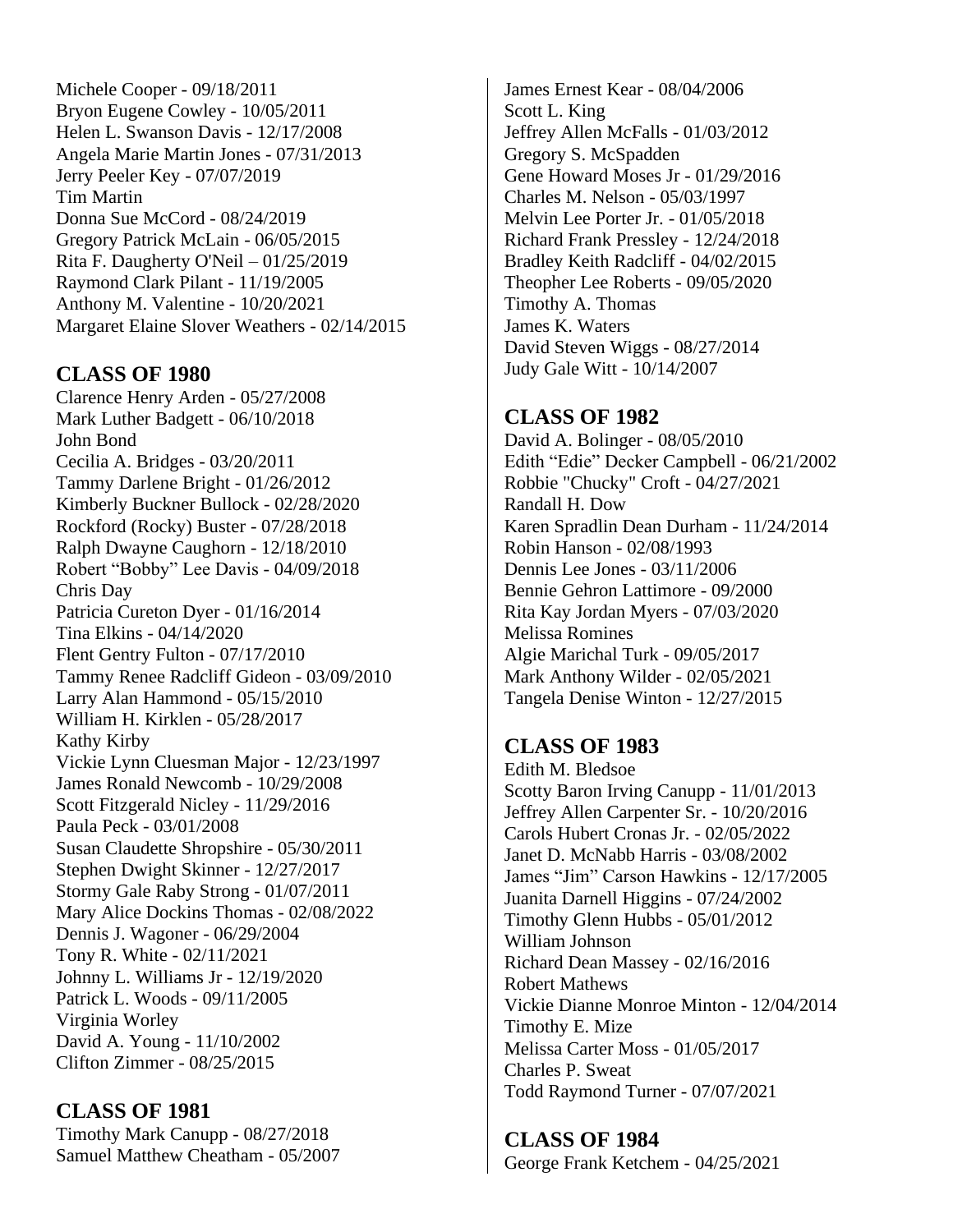Robin Light - 01/12/2018 Chuck Miller Angela Walker Prater - 01/07/2021 Paula Wright Saah - 01/16/1997 Dwayne H. Sanders - 4/29/2018 Kimberly Milsap Shipley - 12/24/2017 Morris Smith Jr. - 02/24/2019 James "Jimmy" Glenn Wheeler - 05/10/2007

## **CLASS OF 1985**

Kevin Bowling - 12/1992 Lisa LaTrease Cody - 05/10/2020 Carl Ray Faulkner Jr - 02/29/2020 William Wayne Hawkins - 09/2003 Stephanie Kelley - 09/18/2015 Mary Norman Middleton - 2020 Rebecca Dugger Pinkston - 12/23/2018 Darrell S. Robs Sonya Elizabeth Booker Sullivan - 07/20/2009 Dean Michael "Deano" Thornhill - 05/16/2014 Karen Renee Wheeler - 04/12/1997

**CLASS OF 1986** Christopher Lynn Butts - 11/05/2004 April Weaver Robison - 03/06/2019

Raquell Dixson Smith - 07/2020 Robert Stafford - 03/25/2021

## **CLASS OF 1987**

Margret Rebecca Joan Helton - 05/14/2021 Angela Lashel Dixson Martin - 06/2003 Meredith Beeler Powell – 01/03/2016 John R. Zachary

**CLASS OF 1988**

Dusty Lynn Canupp - 11/29/2015 Charles Ray Carden - 12/02/2006 Keith A. Davis - 07/06/2011 Jack Ronald Douglas - 06/27//2015 Larry Joe Turner - 10/16/2013 Herbert Yarbrough

**CLASS OF 1989** Ashley E. Browning - 12/30/1995 Chandra L. Swaggerty Fentress - 08/12/2013 Jerry Lynn Gresham - 06/04/2007 Jason E. Liston - 2000 Richard Eugene Neff - 06/17/2015 Raynaldo Lee Pankey - 07/18/2021

Robert Parris Kathy Summers Patrick - 09/09/2017 Kristi L. Black Walker - 05/04/2006 Chad E. Winters - 06/06/2011

#### **CLASS OF 1990**

John Allred Michael S. Minor Christopher Aaron Parrish - 06/19/2009 Frances Ramsey - 01/17/2021 Katrina Lynn Russell - 09/27/2011

## **CLASS OF 1991**

Kimberly Denise Ballinger McAllister - 07/29/2012 Stephanie Flanagan Robert Eugene Turner - 10/15/2007

## **CLASS OF 1992**

Arhonda Sherrise Blake - 09/20/2020 Tracy Jones Davis - 08/07/2020 David Alan Hansard - 05/13/2021 Shawn D. Roberts - 12/07/1996 William Edgar Scharff Jr - 04/17/2010

#### **CLASS OF 1993**

Everette J. Monroe Mary Joyce Ross Smith - 12/24/2012

**CLASS OF 1995** Ashley Nicole Mynatt - 12/27/2021 Paul Eugene Underwood - 10/10/2012

**CLASS OF 1996** Jason Dale Evans - 09/10/2021 Rhonda Feerer Greene - 03/17/2022 Bradley Scott Huffaker - 04/05/2021 Robert "Bo" Harold Smith - 06/29/2006 John Zimmerman - 01/19/2019

**CLASS OF 1997** Glen Marshall Galyon - 07/01/2018 Tabbie V. Hall Jed Crowder Lundin - 04/2000

**CLASS OF 1998** Monica S. Bingham - 07/23/2021 Kevin Andrew Dennison - 06/03/2020 Cassandra A. Morris